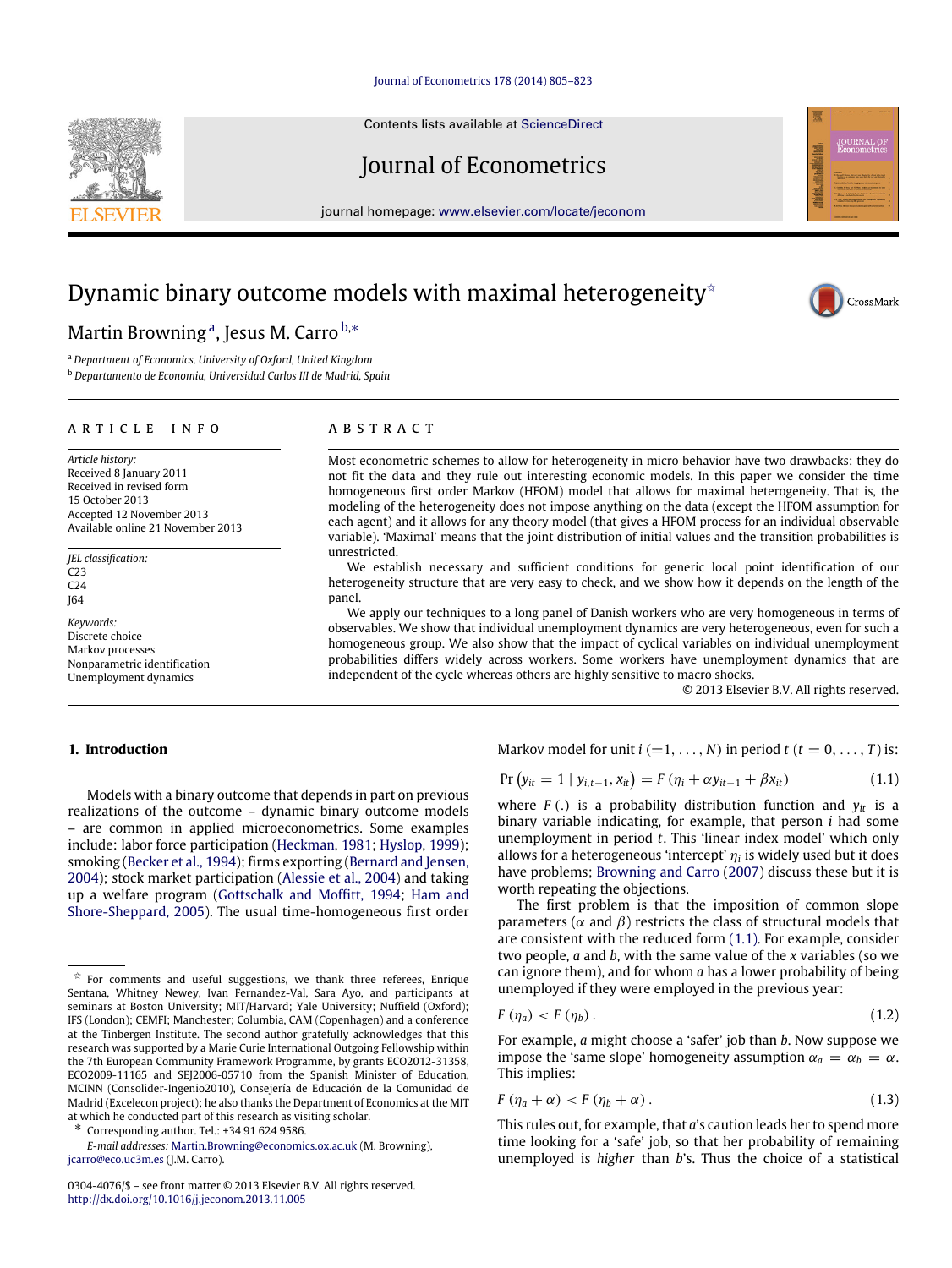scheme for dealing with heterogeneity has substantive restrictions on the set of admissible structural models.

The second problem with the conventional approach is that whenever we have long enough panels to estimate the model for each unit individually with minimal bias, we do find substantial heterogeneity in both the 'intercept' and 'slope' parameters in [\(1.1\).](#page-0-4) A situation where this is the case can be found in [Browning](#page-18-8) [and](#page-18-8) [Carro](#page-18-8) [\(2010\)](#page-18-8). Additional evidence will be provided in the empirical illustration in this paper.

Model  $(1.1)$  with maximal heterogeneity has<sup>[1](#page-1-0)</sup>:

$$
Pr (y_{it} = 1 | y_{i,t-1}, x_{it}) = F (\eta_i + \alpha_i y_{it-1} + \beta_i x_{it}).
$$
 (1.4)

In addition to the homogeneity restrictions, model [\(1.1\)](#page-0-4) is imposing two kinds of parametric restrictions: the parametric form implied by the linear index and the probability distribution function *F* (.). In this paper, we consider not only a semiparametric form but also the nonparametric case as well as having maximal heterogeneity throughout the paper. $^2$  $^2$  The nonparametric timehomogeneous first order Markov process (HFOM) with maximal heterogeneity allowing that the transition probabilities can be different for each individual can be written:

$$
\Pr(y_{it} | y_{it-1} = y_{-1}, y_{it-2}, \dots, y_{i0}, x_{it} = x) \n= \Pr(y_{it} = 1 | y_{i,t-1} = y_{-1}, x_{it} = x) = p_{i,x,y_{-1}}
$$
\n(1.5)

where the first equality for all *t* is what characterizes a HFOM, and we have one parameter to be estimated for each *i* and the value of *x* and the lag of *y*. This does not impose any restrictions on the structural model (except, of course, for the assumption of time invariance and no effects higher than the first order that define the model considered in this paper) and it will fit any data that is generated by a time-homogeneous first order Markov process. For the simpler case without *x* variables there is a one to one correspondence between [\(1.4\)](#page-1-2) and [\(1.5\)](#page-1-3) and, therefore, any *F* (.) will give the same transition probabilities. For the general case with *x* variables, a semiparametric form assuming a function *F* (.) in [\(1.4\)](#page-1-2) will impose some parametric restrictions that are not imposed in [\(1.5\).](#page-1-3)

Identifying and estimating the whole set of transition probabilities in  $(1.5)$  – the whole set of parameters if we consider  $(1.4)$  – or their distribution over the population, allows us to obtain any parameter of interest in this problem, including the average marginal effects (also known as average partial effects, APE) and the median marginal effect of a explanatory variable over the outcome  $y_{it}$ . Furthermore, identifying and estimating the whole HFOM model will allow to obtain the entire distribution in the population of the effect of a variable over the outcome. In a program evaluation context, [Heckman](#page-18-9) [et al.](#page-18-9) [\(1997\)](#page-18-9) present situations in which the entire distribution, and not only the mean effect, is the policy parameter of interest. In the IO literature it is also of interest to identify the entire distribution of the individual price elasticities when estimating demand functions; see for example [Nevo](#page-18-10) [\(2001\)](#page-18-10).

Given the difficulties in estimating [\(1.1\)](#page-0-4) with small and fixed *T* (see [Arellano](#page-18-11) [and](#page-18-11) [Honoré,](#page-18-11) [2001\)](#page-18-11), tackling [\(1.5\)](#page-1-3) or [\(1.4\)](#page-1-2) is a formidable task. In [Browning](#page-18-8) [and](#page-18-8) [Carro](#page-18-8) [\(2010\)](#page-18-8) we suggested two estimation methods for the simple case without *x* variables, that rely on reducing the bias or RMSE for estimates based on each unit. This gives estimates for each unit and then the distribution for  $(\eta, \alpha)$  can be taken as the empirical distribution of these estimates (or some smoothed version of it).

<span id="page-1-2"></span>In [Browning](#page-18-8) [and](#page-18-8) [Carro](#page-18-8) [\(2010\)](#page-18-8), identification and estimation of [\(1.5\)](#page-1-3) without imposing any restriction on the distribution of  $(n, \alpha)$  nor on the initial condition, relies on the *T* dimension; that is, it is only consistent when  $T \rightarrow \infty$ . In this paper we propose an alternative approach that relies on large *N*. In general the model is not nonparametrically identified from a cross section of observations of fixed length  $T<sup>3</sup>$  $T<sup>3</sup>$  $T<sup>3</sup>$ . This negative result is our starting point in this paper: identification from the cross section is our goal since we typically do not have panels with a very large number of periods. Nevertheless, this negative result on identification does not imply that we cannot learn anything from a cross section of paths with a fixed *T* . In general, some restrictions will have to be imposed on the distribution of the heterogeneity to achieve point identification. The interesting question is the nature of the restrictions we have to impose, or how much information about our model with maximal heterogeneity we can identify from a cross section of length *T* . To answer this question we use finite discrete mixture distributions for the joint set of unknown heterogeneous parameters. We refer to this as the *flexible discrete scheme* since no restriction is imposed other than there is a finite and discrete number of points of support on this distribution.

<span id="page-1-3"></span>An advantage of this discrete scheme is that it allows us to go from the homogeneous case (one point of support) to the totally unrestricted case (as many points of support as *N*) within the same scheme. Also, given the discrete nature of problem and the finite number of possible observations, it is clear that we cannot nonparametrically identify a continuous distribution. So, the *flexible discrete scheme* is our route to study nonparametric point identification.[4](#page-1-5)

The identification issue in this scheme will be: how many points of support can we take for a given *T*? A major gain from looking at models identified from a cross section with fixed *T* is that there is no incidental parameters problem nor finite sample bias problem from not having a large number of periods.

[Kasahara](#page-18-13) [and](#page-18-13) [Shimotsu](#page-18-13) [\(2009\)](#page-18-13) take a different approach to a more general problem that includes the model we consider here, as well as other models. One of the examples included in their paper to illustrate their results is model [\(1.4\)](#page-1-2) without *x* variables. However, for this case they do not give identification conditions for an arbitrary number of periods. For example, their most important result for this model (Proposition 7 in [Kasahara](#page-18-13) [and](#page-18-13) [Shimotsu](#page-18-13) [\(2009\)](#page-18-13)) requires  $T \geq 8$ . Also they give stronger sufficient conditions than the conditions derived in this paper, whereas here we derive sufficient and necessary conditions for identification. Moreover, their conditions are nontrivial to check in actual data, whereas our conditions are simple to check.

A different and interesting analysis is to look at set identification for the cases that are not point identified. In particular to derive bounds in the non-identified situation when no restriction or distribution is assumed for the heterogeneous parameters.

<span id="page-1-0"></span> $1$  Model [\(1.4\)](#page-1-2) can be seen as part of the larger literature on random coefficients model. In that literature there are some cases whose identification and estimation has been studied. An example is [Gautier](#page-18-12) [and](#page-18-12) [Kitamura](#page-18-12) [\(2013\)](#page-18-12) that considers the estimation of random coefficient static models with continuous covariates. Also, in contrast with us, they assume that the distribution of the unobserved heterogeneous  $\beta$  coefficients is independent of the covariates.

<span id="page-1-1"></span><sup>2</sup> Notice also that in [\(1.1\)](#page-0-4) an extra homogeneity assumption is imposed by assuming all *i* have the same *F* (.). In our nonparametric approach this homogeneity assumption is not imposed either.

<span id="page-1-4"></span><sup>3</sup> In general, not even the restrictive model [\(1.1\)](#page-0-4) with only one fixed effect is identified; see [Honorè](#page-18-14) [and](#page-18-14) [Tamer](#page-18-14) [\(2006\)](#page-18-14).

<span id="page-1-5"></span><sup>4</sup> We note that our use of a discrete distribution to capture heterogeneity is different to that suggested by [Heckman](#page-18-15) [and](#page-18-15) [Singer](#page-18-15) [\(1984\)](#page-18-15). They show that the distribution of a continuous latent variable is nonparametrically identified for a particular parametric duration model. They then suggest that the continuous distribution can be reasonably approximated by a discrete distribution with a small number of support points. In contrast, in our scheme the continuous distribution is *not* nonparametrically identified, and any continuous distribution can be perfectly approximated by discrete finite mixtures (see Lemma A.1 in [Ghosal](#page-18-16) [and](#page-18-16) [van](#page-18-16) [der](#page-18-16) [Vaart](#page-18-16) [\(2001\)](#page-18-16)).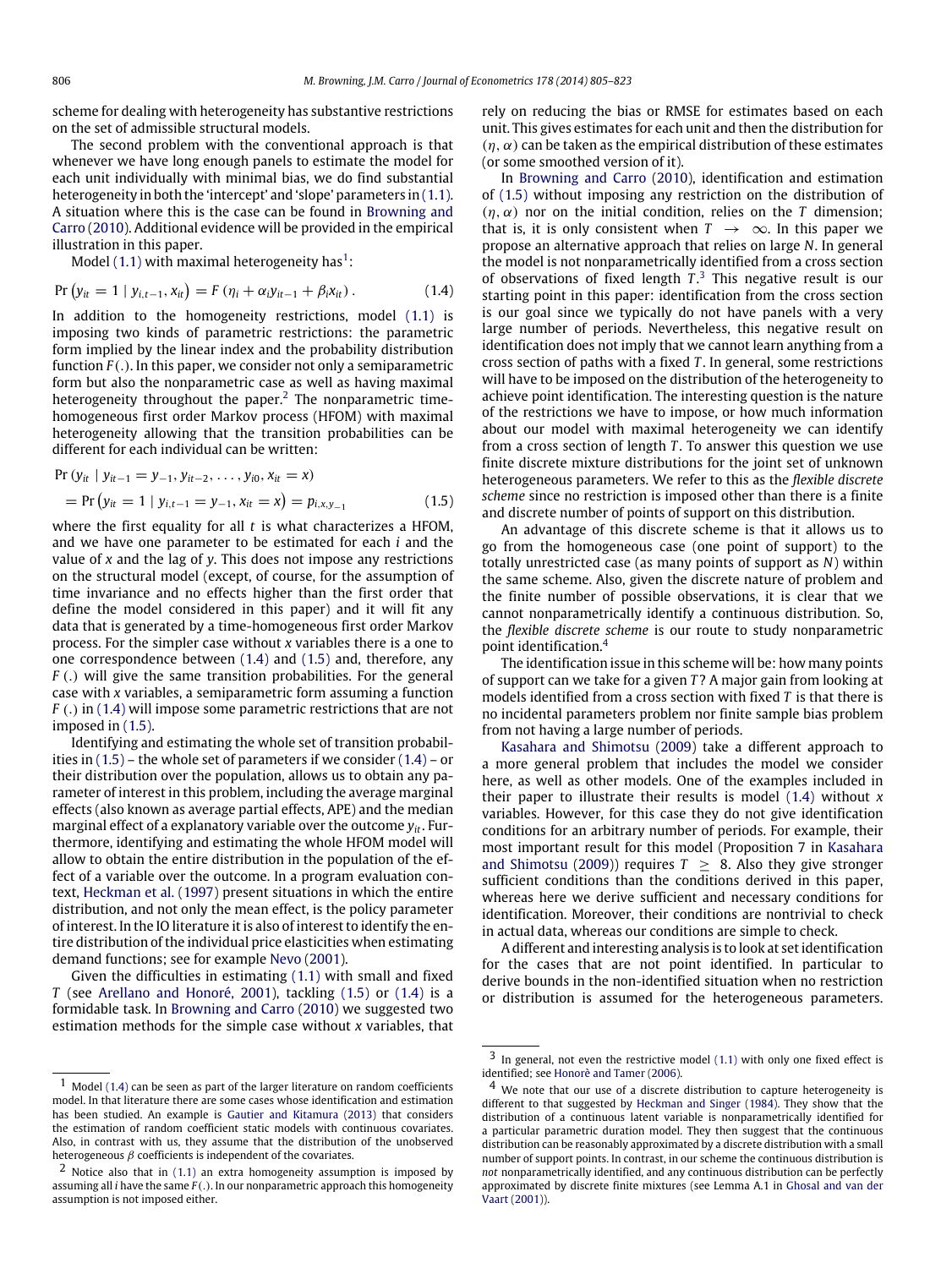[Chernozhukov](#page-18-17) [et al.](#page-18-17) [\(2009\)](#page-18-17) do this for the average marginal effect in models such as the ones considered here; they derive results showing that bounds can shrink and converge as *T* grows.

In Sections [2–4](#page-2-0) we study in detail the simpler dynamic HFOM model without *x* covariates. Studying the model without *x* covariates helps understanding the problem, and all the results derived for this case will be the base to the more interesting case with covariates that is taken up in Section [5.](#page-6-0) Sections [2](#page-2-0) and [3](#page-3-0) consider restrictions from the model and identification respectively. In Section [4](#page-5-0) we consider estimation. In Section [6](#page-9-0) we apply the techniques we develop to a panel of Danish workers who are very homogeneous in terms of observables. Section [7](#page-12-0) concludes.

The principal contributions of paper are:

- We provide necessary nonparametric conditions for any panel data set with binary outcomes to be consistent with a timehomogeneous first order Markov (HFOM) process.
- Assuming the data has been generated by a HFOM process (both with and without covariates), we study identification for flexible discrete distributions of the unobserved heterogeneity. It is shown that we can have a much richer distribution than the two point distribution often used in applied work and still keep unrestricted important features of the distribution of the heterogeneity such as the initial condition or the correlation between the transition probabilities. Our main result provide necessary and sufficient conditions for generic local point identification.
- We give exact results on how identification depends on the length of the panel and on the covariates.
- We provide a framework that allows that macro variables have different effects for different agents.

#### <span id="page-2-0"></span>**2. HFOM model restrictions**

#### *2.1. The research question*

We consider first a dynamic discrete choice model with no covariates in order to more easily study and understand the problem. The results derived for this case will be very useful for the case with covariates. The data consist of paths  $\{y_{i0}, y_{i1}, \ldots, y_{iT}\}_{i=1,2,\ldots,N}$ where  $y_{it}$  is the value of a binary variable for unit *i*. We assume a time-homogeneous first order Markov (HFOM) process for each unit and define transition probabilities [\(1.5\)](#page-1-3) in this case:

$$
G_i = \text{pr} \left( y_{it} = 1 \mid y_{i,t-1} = 0 \right) \tag{2.1}
$$

$$
H_i = \text{pr} \left( y_{it} = 1 \mid y_{i,t-1} = 1 \right) \tag{2.2}
$$

and the unconditional probability of a unit value for the initial observation:

$$
P_i = \text{pr} \left( y_{i0} = 1 \right). \tag{2.3}
$$

This direct formulation is much more convenient to work with than the usual econometric specification given in [\(1.4\)](#page-1-2) for two reasons. The first reason is that we do not have to specify any probability distribution function *F* (.), so we are nonparametric in modeling this HFOM. This reason does not have much consequences in this simpler model because allowing for maximal heterogeneity is enough to fit any data that is generated by a HFOM process when there is no *x* covariates. There is a one to one correspondence between  $(\alpha_i, \eta_i)$  and  $(G_i, H_i)$  and, therefore, any *F* will give the same  $(G_i, H_i)$  transition probabilities. However in case with covariates the semiparametric form [\(1.4\)](#page-1-2) will be imposing two kinds of parametric restrictions: the parametric form implied by the linear index and the probability distribution function *F* (.).

The second reason for this direct formulation is that parameters of [\(1.4\)](#page-1-2) do not have any meaning on their own, apart from being different from zero or their sign. In contrast, (*Pi*, *Gi*, *Hi*) are probabilities and have a clear interpretation. Nevertheless the values of the parameters  $(P_i, G_i, H_i)$  are not usually of primary interest; rather they can be used to generate any other 'outcomes or parameters of interest'. There are several candidates but the most widely considered for this model without covariates are the *marginal dynamic effects*:

$$
M_i = \Pr(y_{it} = 1 | y_{i,t-1} = 1) - \Pr(y_{it} = 1 | y_{i,t-1} = 0)
$$
  
=  $H_i - G_i$  (2.4)

and *the long run proportion of unit values*:

$$
L_{i} = \frac{\Pr(y_{it} = 1 \mid y_{i,t-1} = 0)}{\Pr(y_{it} = 1 \mid y_{i,t-1} = 0) + \Pr(y_{it} = 0 \mid y_{i,t-1} = 1)} = \frac{G_{i}}{1 + G_{i} - H_{i}}.
$$
\n(2.5)

Given that these values are heterogeneous in *i*, their distribution over the population or some moments of them are the parameters of interest. An example, though not necessarily the most informative measure, is the *average marginal dynamic effect*:

$$
E\left[M_{i}\right] = \iint \left(H_{i} - G_{i}\right) dF_{(G,H)}\left(G_{i}, H_{i}\right) \tag{2.6}
$$

where  $F_{(G,H)}$  ( $G_i$ ,  $H_i$ ) is the joint distribution of G and H we want to identify. Another common object of interest is the probability that  $y_{it} = 1$  in any given period *t*; this is given by the Chapman–Kolmogorov equations applied to the initial probability and the transition probabilities. $5$  There is more than one parameter of interest. Identifying the whole HFOM model will allow to obtain any of them, including the entire distribution of  $M_i$  in the population, as explained in Section [1.](#page-0-5)

Given this, our research question is: given a large-*N*, fixed-*T* panel, what can we (point) identify about the distribution of (*P*, *G*, *H*) over the population?

## *2.2. Enumerating paths*

For the moment we can drop the *i* subscript. There are  $\Gamma = 2^{T+1}$ possible paths. The probability of a path *j* is given by:

$$
p_j(P, G, H) = P^{y_0'} (1 - P)^{(1 - y_0')} G^{n_{01}'} (1 - G)^{n_{00}'} \times H^{n_{11}'} (1 - H)^{n_{10}'} \tag{2.7}
$$

<span id="page-2-2"></span>where  $n_{01}^j$  is the number of 0  $\rightarrow$  1 transitions for path *j* and similarly for the other three transitions. We shall often use the  $T =$ 2 case to illustrate general points; [Table 2.1](#page-3-1) gives the probabilities for the eight possible paths. In all that follows we shall always order paths using a binary representation for ordering the elements for  $t = 0, 2, \ldots, T$ . Thus the first path is always 00..00, the second path is always 00..01 and the last path is always 11..11.

#### *2.3. The general problem*

To consider the restrictions from the model and identification we assume that we are given population values for the probabilities of each of the  $\Gamma$  outcomes. Denote the population values by  $\pi$ <sup>*j*</sup>  $for j = 1, 2, \ldots, \Gamma$ . Let  $(P, G, H)$  be distributed over  $[0, 1]^3$  with an

<span id="page-2-1"></span> $^5$  Making those calculations for our case, we obtain Pr ( $y_{it} = 1$ ) = ( $H_i - G_i$ )<sup>t</sup> P<sub>i</sub> +  $\sum_{k=0}^{t-1} G_i (H_i - G_i)^k$ .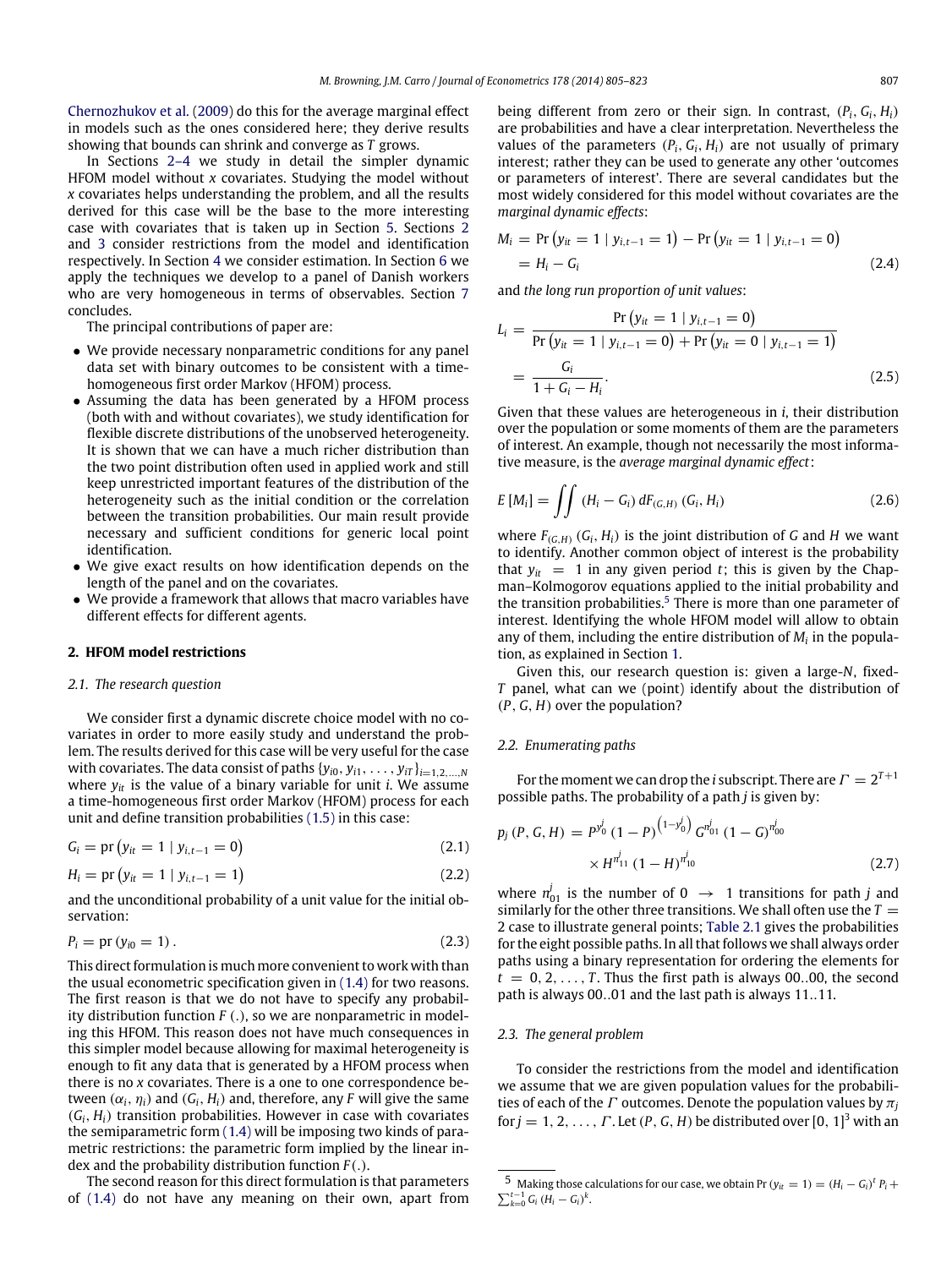<span id="page-3-1"></span>**Table 2.1** Outcomes for three periods  $(T - 2)$ .

|      | $\sigma$ are once in the extracted $\sigma$ $\mu$ = $\mu$ . |          |          |          |          |                                 |
|------|-------------------------------------------------------------|----------|----------|----------|----------|---------------------------------|
| Case | Path                                                        | $n_{00}$ | $n_{01}$ | $n_{10}$ | $n_{11}$ | Probability of case $j$ , $p_i$ |
|      | 000                                                         |          | 0        | 0        | 0        | $(1-P)(1-G)(1-G)$               |
| 2    | 001                                                         |          |          | 0        | 0        | $(1 - P) (1 - G) G$             |
| 3    | 010                                                         | 0        |          |          | 0        | $(1 - P) G (1 - H)$             |
| 4    | 011                                                         | 0        |          | $\Omega$ |          | $(1 - P)$ GH                    |
| 5    | 100                                                         |          |          |          | 0        | $P(1 - H)(1 - G)$               |
| 6    | 101                                                         | 0        |          |          | 0        | $P(1-H)$                        |
| 7    | 110                                                         | 0        | 0        |          |          | $PH(1-H)$                       |
| 8    | 111                                                         | 0        | 0        | O        |          | PHH                             |
|      |                                                             |          |          |          |          |                                 |

unknown density *f* (*P*, *G*, *H*). The population proportions are given by the integral equations:

$$
\pi_j = \int_0^1 \int_0^1 \int_0^1 p_j(P, G, H) f(P, G, H) \, dP dG dH,
$$
  
\n
$$
j = 1, 2, \dots, \Gamma.
$$
\n(2.8)

Since the  $p'_j$ s and the  $\pi_j$ 's sum to unity,  $f$  (.) will be a well defined density:

$$
1 = \sum_{j=1}^{P} \pi_j = \int_0^1 \int_0^1 \int_0^1 \sum_{j=1}^{P} p_j(P, G, H) f(p, G, H) \, dP dG dH
$$

$$
= \int_0^1 \int_0^1 \int_0^1 f(P, G, H) \, dP dG dH. \tag{2.9}
$$

The econometric issues are:

- 1. Given a set of observed  $\pi_j$ 's for  $j = 1, \ldots, 2^{T+1}$ , can we find a density function  $f(P, G, H)$  such that [\(2.8\)](#page-3-2) holds?
- 2. If we can find such a function for a given set of  $\pi_j$ 's, is it unique?
- 3. If we can find a unique inverse function, is the inverse mapping a continuous function of the values  $\pi$ <sub>*i*</sub>?

These are the usual set of conditions for a well posed inverse problem. The first condition asks if the model choice (in this case the form of the  $p_i$  ( $P$ ,  $G$ ,  $H$ ) functions due to the HFOM assumption) imposes any restrictions on observables. The second is the classical identification condition: given that the data are consistent with the model, can we recover unique estimates of the unknowns, in this case, the density *f* (*P*, *G*, *H*). The final condition requires that the estimate of the unknown is 'stable' in the sense that small changes in the distribution of observables lead to small changes in the inferred unknowns. The continuity of the inverse mapping is also useful for estimation since we can recover consistent estimates of the structural form (in this case, *f* (.)) from consistent estimates of the reduced forms (the  $\pi_j$ 's).

#### <span id="page-3-5"></span>*2.4. Restrictions*

Turning to the first question, we ask whether any observed  $\pi_j$ 's that sum to unity could be generated by a HFOM process. The answer is clearly negative, since the data might have been generated by, for example, a time-homogeneous second order Markov scheme or a time inhomogeneous first order process (or even more general models). Thus the time-homogeneity first order assumption will usually impose restrictions. The restrictions are a combination of equality restrictions and inequality restrictions. Considering [\(2.7\)](#page-2-2) and [\(2.8\)](#page-3-2) we have the following equality restrictions:

<span id="page-3-7"></span>**Lemma 2.1.** *Given two paths j and j*′ *, if*

$$
y_0^j = y_0^{j'}, \t n_{00}^j = n_{00}^{j'}, \t n_{01}^j = n_{01}^{j'},
$$
  
\n
$$
n_{10}^j = n_{10}^{j'}, \t n_{11}^j = n_{11}^{j'}.
$$
  
\nthen  $\pi_j = \pi_{j'}$ . (2.10)

Thus two population proportions will be equal if they have the initial value and the same number of transitions. For example, for  $T = 3$  (that is, four periods of observation) the two paths 0010 and 0100 have the same initial value and the same number of transitions and hence the same probability,

$$
\pi_{0010} = \pi_{0100} = \int_0^1 \int_0^1 \int_0^1 ((1 - P) (1 - G) \times HGf (P, G, H)) \, dP dG dH, \quad j = 1, 2, \dots \Gamma. \tag{2.11}
$$

These are necessary conditions. There are further inequality restrictions. Consider, for example, the case of  $T = 2$ ; see [Table 2.1.](#page-3-1) There are no equality restrictions of the kind described in the lemma. However, the restriction that  $G \in [0, 1]$  imposes that

$$
p_2(P, G, H) = (1 - P) (1 - G) G \le 0.25.
$$
 (2.12)

Thus we have:

<span id="page-3-2"></span>
$$
\pi_2 = \int_0^1 \int_0^1 \int_0^1 p_2(P, G, H) f(P, G, H) \, dP dG dH \le 0.25. \tag{2.13}
$$

Moreover, if  $\pi_2$  is actually equal to 0.25 then  $P = 0$  and  $G = 0.5$ which in turn imposes  $\pi_1 = 0.25$ . Although we are not able to characterize the full set of necessary and sufficient conditions for a given  $\pi$  vector to be generated by a HFOM process, we show below how to write the likelihood of models that separate the equality and inequality restrictions. These likelihoods may be used for testing those restrictions.

Using the lemma above we can calculate the number of paths that are the same for any *T* , without considering the distribution *f* (.). For example, for  $T = 6$  we have 128 equations and 84 restrictions (i.e. number of paths that are restricted to be the same). This simply highlights that the first order and time-homogeneity assumptions impose strong restrictions if we have several periods of observations. For small *T* this calculation can be done by generating all the possible paths and counting with a computer. However, the following proposition gives a simple analytic formula for the number of different paths for any *T* , denoted by *r<sup>T</sup>* .

<span id="page-3-8"></span>**Proposition 2.2.** *The number of different paths in values of the vector*  $\pi = (\pi_1, \dots, \pi_{\Gamma})'$  whose  $\pi_j$  elements are defined in [\(2.8\)](#page-3-2) is

<span id="page-3-6"></span>
$$
r_T = T(T + 1) + 2. \t\t(2.14)
$$

The proof is given in [Appendix A.1.](#page-12-1)

It is convenient to partition paths into groups based on them having the same probabilities. Define groups  $k = 1, 2, \ldots, r<sub>T</sub>$  with  $\pi_j = \pi_{j'}$  implying that *j* and *j'* are in the same group. Let  $n_k$  denote the number of members of group *k* and re-write [\(2.8\)](#page-3-2) as:

$$
\pi_k = n_k \int_0^1 \int_0^1 \int_0^1 p_k(P, G, H) f(P, G, H) \, dP dG dH,
$$
\n
$$
k = 1, 2, \dots, r_T.
$$
\n(2.15)

<span id="page-3-3"></span>We turn now to identification.

## <span id="page-3-0"></span>**3. Identification**

Suppose the restrictions for the HFOM model developed in the previous section are not rejected. It is clear that with a finite set of path probabilities we cannot nonparametrically identify a continuous density  $f(P, G, H)$  from the finite set of equations [\(2.15\).](#page-3-3) If we had a continuous covariate and allowed that it had a homogeneous marginal effect on the parameters we could potentially identify the continuous distribution. $6$  Since we

<span id="page-3-4"></span> $\,$  6  $\,$  Subject to support restrictions that allow us to drive any probability to the limits of zero and unity.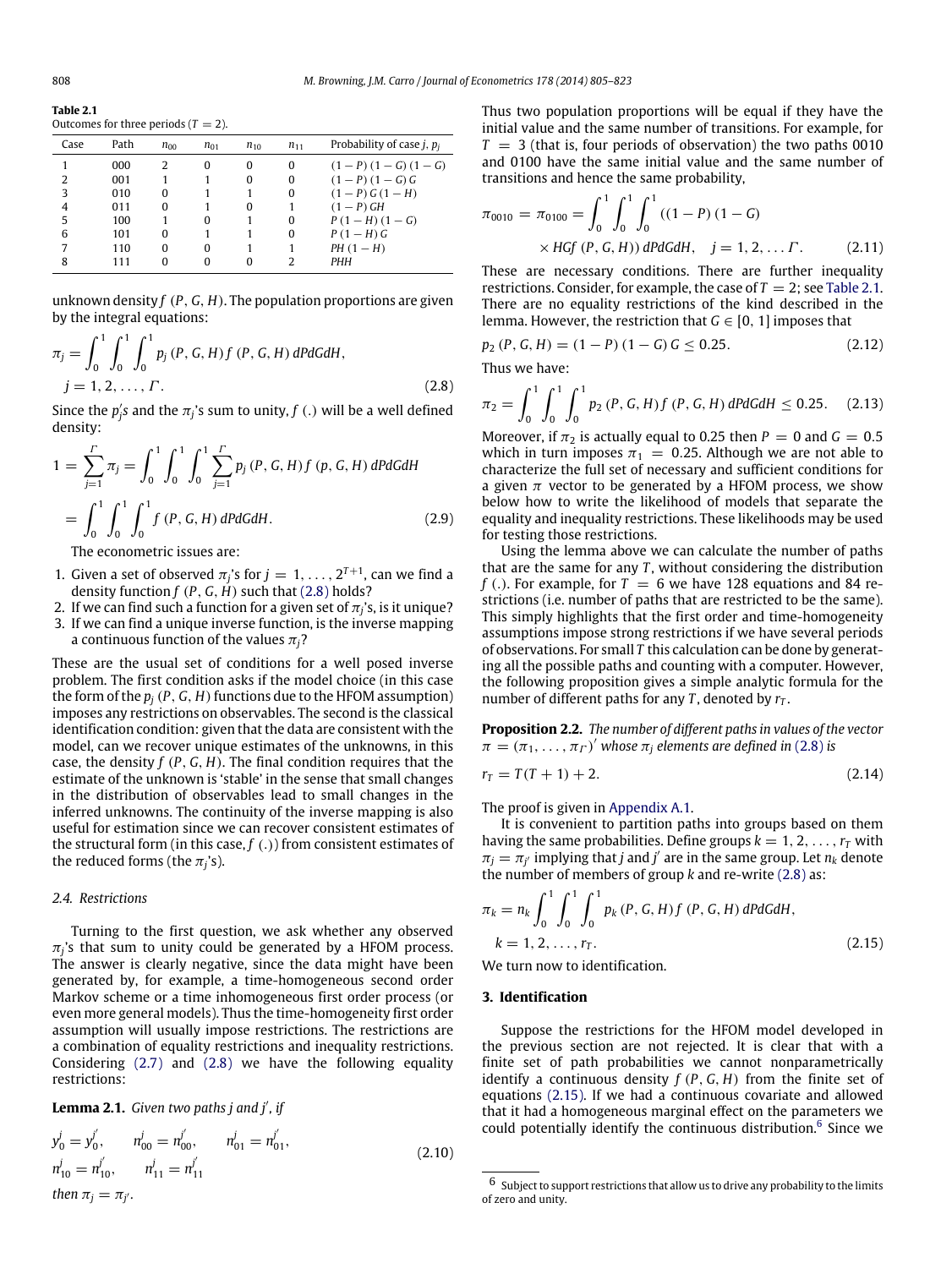<span id="page-4-4"></span>

| Table 3.1                                           |
|-----------------------------------------------------|
| Rank of the Jacobian and minimum number of periods. |

|                                               |          |       | 4  |         | b              | Ō  | 14 | 25              | 50              | 100             | 138 |
|-----------------------------------------------|----------|-------|----|---------|----------------|----|----|-----------------|-----------------|-----------------|-----|
|                                               |          | 14    | 22 | ີ<br>ZZ | 32             | 32 | 58 | 112             | 212             | 422             | 544 |
| $min T + 1$                                   |          | $4^a$ | Ęа |         | 6 <sup>a</sup> |    |    | 11 <sup>d</sup> | 1E <sub>a</sub> | 21 <sup>a</sup> | 24  |
| 1 in Browning and Carro (2013)<br>$min T + 1$ | <b>L</b> | o     | 8  | 10      | 12             | 16 | 28 | 30              | 50              | 200             | 276 |

<span id="page-4-0"></span><sup>a</sup> Over-identified.

are here interested in identification without imposing arbitrary homogeneity schemes, this option is not open to us. Another option could be identification when *T* is infinity. The idea is that, given that we will be able to consider discrete distributions with larger number of support points the larger the *T* , as *T* tends to infinity we should be able to consider models with continuously distributed unobserved heterogeneity. This option is not open to us either since we are considering a situation with a finite *T* .

#### <span id="page-4-11"></span>*3.1. Identification for the flexible discrete scheme*

We consider a *discrete finite mixture distribution* for (*P*, *G*, *H*); we refer to this as the *flexible discrete scheme*. We take *S* distinct points of support  $\{(P_1, G_1, H_1), \ldots, (P_S, G_S, H_S)\}\$  with probabilities given by the  $(S \times 1)$  vector  $\theta$  with non-negative individual values,  $\theta_{\rm s}$ , that sum to unity. The discrete analogue to [\(2.8\)](#page-3-2) is:

<span id="page-4-13"></span>
$$
\pi_j = \sum_{s=1}^{S} p_j(P_s, G_s, H_s) \theta_s \quad j = 1, 2, ..., \Gamma.
$$
 (3.1)

Define the  $(\Gamma \times S)$  matrix *A* by:

 $A_{js} = p_j(P_s, G_s, H_s), \quad j = 1, 2, ..., 2^{T+1}, \ s = 1, 2, ..., S$  (3.2)

so that [\(2.15\)](#page-3-3) can be written in matrix form as:

$$
\pi = \mathbf{A}\theta. \tag{3.3}
$$

We take the support points and the probabilities to be unknown so that we have to solve for the values of {**P**, **G**, **H**} (the vectors of parameters) and  $\theta$ .  $\mathbf{P} = (P_1, \ldots, P_S)'$  ,  $\mathbf{G} = (G_1, \ldots, G_S)'$ , and  $\mathbf{H} = (H_1, \ldots, H_S)'$ . The identification issue we pose is: how many periods we need to identify a distribution with *S* points of support?

Certainly not any discrete distribution with finite points of support will be identified from  $\pi$ . For example, it is easy to see that there are many distributions of  $\{P, G, H\}$  with  $S = 8$  that will give the same proportions with  $T = 2$ .<sup>[7](#page-4-1)</sup> Therefore we cannot identify the distribution of  $\{P, G, H\}$  with  $S = 8$ , from the  $\pi$  we observe when  $T = 2$ . We need more periods to identify it.

From [\(3.3\),](#page-4-2) for given *S*, we have a mapping from  $(4S - 1)$ unobservables to observables given by:

$$
\pi (\mathbf{P}, \mathbf{G}, \mathbf{H}, \theta_1, \dots, \theta_S) = \mathbf{A} (\mathbf{P}, \mathbf{G}, \mathbf{H}) \theta
$$
\n(3.4)

where the *S*-vector  $\theta$  is normalized to sum to unity. In [Appendix B.1](#page-13-0) we show that identification in this system is equivalent to studying identification in the system conditional on the first observation. We denote the Jacobian matrix of the system conditional on the first observation by  $J_r$  (*T*, *S*). For local point identification we require that the rank of  $J_r(T, S)$  is greater than or equal to the number of parameters. In [Appendix B](#page-13-1) we show that, in general (that is, except on a set of measure zero), the rank of **J***<sup>r</sup>* is:

$$
rank (J_r) = min (r_T - 2, 4S - 2).
$$
 (3.5)

The parameters of *S* support points and their probabilities can only be point identified if the number of parameters is not greater than the rank of  $J_r$ ; from [\(3.5\),](#page-4-3) this requires:

<span id="page-4-12"></span>
$$
S \le \frac{r_T}{4} = \frac{T(T+1) + 2}{4} = \gamma_T. \tag{3.6}
$$

Note that the maximum *S* increases quadratically with *T* . From this condition we can calculate the minimum *T* needed to point identify a model with *S* number of points on support of the distribution of {**P**, **G**, **H**}:

$$
\min T = \left[ -\frac{1}{2} + \sqrt{4S - \frac{7}{4}} \right] \tag{3.7}
$$

<span id="page-4-10"></span>where  $\lceil x \rceil$  gives the smallest integer greater than or equal to *x*. [Table 3.1](#page-4-4) presents that minimum number of periods, min  $T + 1$ , for some cases. $8$  As can be seen from [Table 3.1,](#page-4-4) to identify a relatively rich distribution with 14 different points of support we only need a relatively short panel  $(T = 7)$ . Even a short panel  $(T = 4)$ , for example) is more than we need to identify a distribution with more than the two points commonly used in applied work.

<span id="page-4-2"></span>This condition based on the rank of the Jacobian is not only sufficient for local identification but it is also necessary (almost ev-erywhere) because they are regular points.<sup>[9](#page-4-6)</sup> The only non-regular points are those in the set of measure zero at which rank  $(I_r)$  < min  $(r_T - 2, 4S - 2)$ , because, as shown in [Appendix B.5,](#page-16-0) the rank is constant almost everywhere. All the previous results are summarized in the following proposition that gives necessary and sufficient conditions to locally identify our model almost everywhere:

<span id="page-4-9"></span>**Proposition 3.1.** *The joint distribution of* {**P**, **G**, **H**} *with S points of support in system* [\(3.3\)](#page-4-2) *is locally identified almost everywhere if and only if:*

<span id="page-4-8"></span>
$$
T \ge -\frac{1}{2} + \sqrt{4S - \frac{7}{4}}.\tag{3.8}
$$

The proof is given in [Appendix B.](#page-13-1)

<span id="page-4-14"></span>The condition in this proposition is weaker than the condition derived in [Browning](#page-18-18) [and](#page-18-18) [Carro](#page-18-18) [\(2013\)](#page-18-18), since we have shown that smaller  $T$  is required in general.<sup>[10](#page-4-7)</sup> Furthermore, the number of periods we need to identify the system in general here increases at a square root rate with the number of points of support of the distribution we seek to identify, as opposed to increasing our need of periods linearly (that is, at the same rate) as in [Browning](#page-18-18) [and](#page-18-18) [Carro](#page-18-18) [\(2013\)](#page-18-18). Numbers in the last row of [Table 3.1](#page-4-4) illustrate how much stronger are the requirements of the condition in [Browning](#page-18-18) [and](#page-18-18) [Carro](#page-18-18) [\(2013\)](#page-18-18). The reason for these differences is that [Browning](#page-18-18)

<span id="page-4-1"></span><sup>&</sup>lt;sup>7</sup> To see this, take two different sets of values of {**P**, **G**, **H**} with  $S = 8$  such that **A** is invertible. Then there is a  $\theta = \mathbf{A}^{-1}\pi$  for each set that defines two different sets of values of the parameters that imply the same  $\pi$  with  $T = 2$ .

<span id="page-4-5"></span><span id="page-4-3"></span><sup>8</sup> The last row of the Table will be explained shortly.

<span id="page-4-6"></span><sup>9</sup> A point is defined as regular when for all points in a sufficiently small neighborhood of it the Jacobian has the same rank as in the point (see Definition 5.A.1 in [Fisher,](#page-18-19) [1966\)](#page-18-19).

<span id="page-4-7"></span><sup>10</sup> The result in [Browning](#page-18-18) [and](#page-18-18) [Carro](#page-18-18) [\(2013\)](#page-18-18) states that *T* ≥ 2*S* − 1 is sufficient for identification of the joint distribution of {**P**, **G**, **H**} with *S* points of support.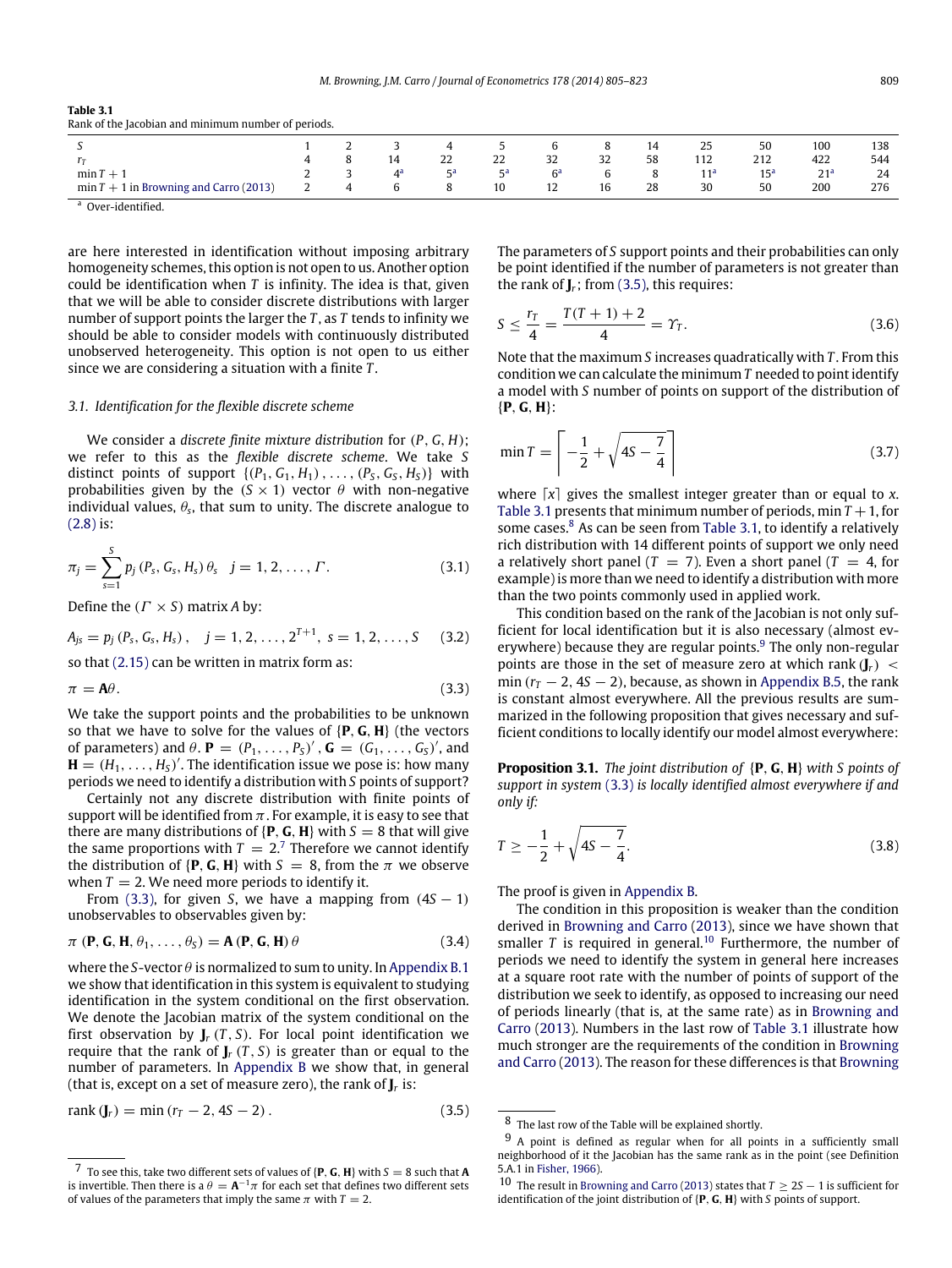[and](#page-18-18) [Carro](#page-18-18) [\(2013\)](#page-18-18) do not use moment conditions in which both *G* and *H* interact.<sup>[11](#page-5-1)</sup>

Generic identification results such as these are useful in practice because they mean that, if we take random values of  $\{P, G, H, \theta\}$ the probability of finding a value that is a non-regular point (so that condition [\(3.8\)](#page-4-8) is not necessary and sufficient for identification) is zero. Nevertheless, we search for and study these non-regular points in [Appendix C.](#page-17-0)

## *3.1.1. Global identification*

Even if we are usually interested in global identification, the previous results are still useful because local identification is necessary for global identification. However, it is not sufficient in general and we still may want to obtain conditions that guarantee global identification. The problem is that, as explained in [Rothenberg](#page-18-20) [\(1971\)](#page-18-20), it is much more difficult to prove, and there are few global identification results.

We have not been able to show global identification, even for the simplest case with  $T = 2, S = 2$ . In that case, a computer program using symbolic calculus is able to invert [\(3.3\)](#page-4-2) for specific values of  $\pi.$  For over  $10^6$  simulations we found that all the locally identified points were also globally identified. Given this failure to find a numerical counter-example, whether condition [\(3.8\)](#page-4-8) in [Proposition 3.1](#page-4-9) is also a condition for generic global identification remains an open question. Thus the only global identification sufficient conditions in this context are those given in [Browning](#page-18-18) [and](#page-18-18) [Carro](#page-18-18) [\(2013\)](#page-18-18) that, as explained, require many more periods than those given above.

#### <span id="page-5-0"></span>**4. Estimation**

#### *4.1. ML estimator*

The identification analysis above suggests the following estimation procedure. First, estimate the proportions for each path and test for the model restrictions. If these are not rejected, then impose the conditions and solve for the unknown parameters using the identification conditions. In practice, it is better and more efficient to combine the two steps in a maximum likelihood analysis. This is particularly the case given we cannot derive analytically the inequality constraints that the HFOM imposes (see the discussion in Section [2.4\)](#page-3-5).

Take the full heterogeneity model with  $S = \gamma_T$  so that we have a just identified model. From [\(3.1\),](#page-4-10) the structural model is:

$$
\pi_j = \sum_{s=1}^{S} p_j (P_s, G_s, H_s) \theta_s \quad j = 1, 2, ..., \Gamma.
$$
 (4.1)

Define an indicator  $\delta_{ij} = 1$  if unit *i* has path *j* and zero otherwise. For given parameters, the likelihood of a sample  $\{y_{i0}, y_{i1}, \ldots,$  $y_{iT}$ <sub>*i*=1,2,...,*N* is:</sub>

$$
\prod_{i=1}^{N} \prod_{j=1}^{P} \left( \sum_{s=1}^{S} p_j (P_s, G_s, H_s) \theta_s \right)^{\delta_{ij}} \n= \prod_{j=1}^{P} \left( \sum_{s=1}^{S} p_j (P_s, G_s, H_s) \theta_s \right)^{n_j}
$$
\n(4.2)

where *n<sup>j</sup>* is the number of times a sequence *j* appears in the sample (i.e.,  $n_j~=~\sum_{i=1}^N\delta_{ij}$ ). Denote the sample proportions for path  $j c_i = n_i/N$ . The log-likelihood function for the mixture model is:

$$
\ell_{\text{mix}} = \sum_{i=1}^{N} \sum_{j=1}^{T} \delta_{ij} \log \left( \sum_{s=1}^{S} p_j \left( P_s, G_s, H_s \right) \theta_s \right) \tag{4.3}
$$

$$
= N \sum_{j=1}^{P} c_j \log \left( \sum_{s=1}^{S} p_j (P_s, G_s, H_s) \theta_s \right).
$$
 (4.4)

Note that *N* is irrelevant for the maximization. With an i.i.d. random sample  $c_i \rightarrow \pi_i$  as  $N \rightarrow \infty$ . The advantage of using the likelihood framework for estimation is that we know how to use all the information on the sample, its asymptotic properties and how to make inference.

#### *4.2. Asymptotic properties*

*Consistency*. We show how this estimator satisfies the conditions of the unconditional ML version of Proposition 7.5 in [Hayashi](#page-18-21) [\(2000\)](#page-18-21), so it is a consistent estimator. Let  $Y_i = (y_{i0}, y_{i1}, \ldots, y_{iT})$  be a realization of a (discrete) random variable with probability density function given by

$$
\pi\left(\mathbf{Y}_{i};\,\beta_{0}\right)=\prod_{j=1}^{\Gamma}\left(\pi_{j}\right)^{\delta_{ij}}
$$

where  $\pi_j$  is defined in [\(4.1\),](#page-5-2)  $\beta_0 = (\mathbf{P}_0, \mathbf{G}_0, \mathbf{H}_0, \theta_{01}, \dots, \theta_{0, S-1})$  denotes the true value of the parameters and  $\beta_0$  is in the interior of the parameter space  $\mathbf{B} = \begin{bmatrix} 0 \\ 1 \end{bmatrix}^{4S-1}$  so that the model is correctly specified. Note that this parameter space is a compact subset of  $\mathbb{R}^{4S-1}$ .  $\pi$  (**Y**<sub>*i*</sub>;  $\beta$ ) is continuous in **B** for all **Y**<sub>*i*</sub> and it is measurable in **Y**<sub>*i*</sub> for all  $\beta \in \mathbf{B}$ . Let  $\{y_{i0}, y_{i1}, \ldots, y_{iT}\}_{i=1,2,\ldots,N}$  be a random sample from that variable (that is, *N* i.i.d. realizations of that random variable) and let  $\widehat{\beta} = \left( \{\widehat{P}_s, \widehat{G}_s, \widehat{H}_s\}_{s=1}^S, \{\widehat{\theta}_s\}_{s=1}^{S-1} \right)$  be the ML estimator, which maximizes the average log-likelihood:

$$
\widehat{\beta} = \underset{\beta \in \mathbf{B}}{\arg \max} \frac{1}{N} \sum_{i=1}^{N} \log \pi \left( \mathbf{Y}_{i}; \beta_{0} \right)
$$
  
= 
$$
\underset{\beta \in \mathbf{B}}{\arg \max} \frac{1}{N} \sum_{i=1}^{N} \sum_{j=1}^{r} \delta_{ij} \log \left( \sum_{s=1}^{S} p_{j} \left( P_{s}, G_{s}, H_{s} \right) \theta_{s} \right).
$$

<span id="page-5-2"></span>It is trivial to see that  $E\left[\sup_{\beta\in\mathbf{B}}\left|\log\pi\left(\mathbf{Y}_i;\,\beta_0\right)\right|\right]<\infty$  so that the dominance condition is satisfied. Finally, the crucial assumption is the identification assumption: Pr  $[\pi (\mathbf{Y}_i; \beta) \neq \pi (\mathbf{Y}_i; \beta_0)] > 0$  for all  $\beta \neq \beta_0$  in **B**. This assumption is going to be satisfied only for those cases for which we have shown in [Proposition 3.1](#page-4-9) in Section [3.1](#page-4-11) that they are identified. Then, given all these conditions, Proposition 7.5 in [Hayashi](#page-18-21) [\(2000\)](#page-18-21) implies  $\widehat{\beta} \rightarrow_{p} \beta_0$  as  $N \rightarrow \infty$ .

*Asymptotic normality*. For asymptotic normality we employ the unconditional ML version of Proposition 7.9 in [Hayashi](#page-18-21) [\(2000\)](#page-18-21) to show asymptotic normality of  $\widehat{\beta}$ . In addition to the conditions for consistency, we require the following assumptions:

(i)  $\pi$  (**Y**<sub>*i*</sub>;  $\beta$ ) is twice continuously differentiable in  $\beta$  for all **Y**<sub>*i*</sub> (ii)  $E[\mathbf{s}(\mathbf{Y}_i; \beta_0)] = \mathbf{0}$  and  $E[\mathbf{s}(\mathbf{Y}_i; \beta_0) \mathbf{s}(\mathbf{Y}_i; \beta_0)] = -E[\mathbf{H}(\mathbf{Y}_i; \beta)]$ where

$$
\mathbf{s}(\mathbf{Y}_i; \beta) = \frac{\partial (\log \pi (\mathbf{Y}_i; \beta))}{\partial \beta}
$$

$$
\mathbf{H}(\mathbf{Y}_i; \beta) = \frac{\partial^2 (\log \pi (\mathbf{Y}_i; \beta))}{\partial \beta \partial \beta'}
$$

(iii) for some neighborhood  $\mathcal N$  of  $\beta_0$ , E  $\left[\sup_{\beta \in \mathcal N} \|\mathbf H\left(\mathbf Y_i; \beta\right)\|\right] < \infty$ .

(iv)  $E[H(Y_i; \beta_0)]$  is non-singular.

<span id="page-5-1"></span><sup>11</sup> On the other hand, the condition in [Browning](#page-18-18) [and](#page-18-18) [Carro](#page-18-18) [\(2013\)](#page-18-18) yields global identification.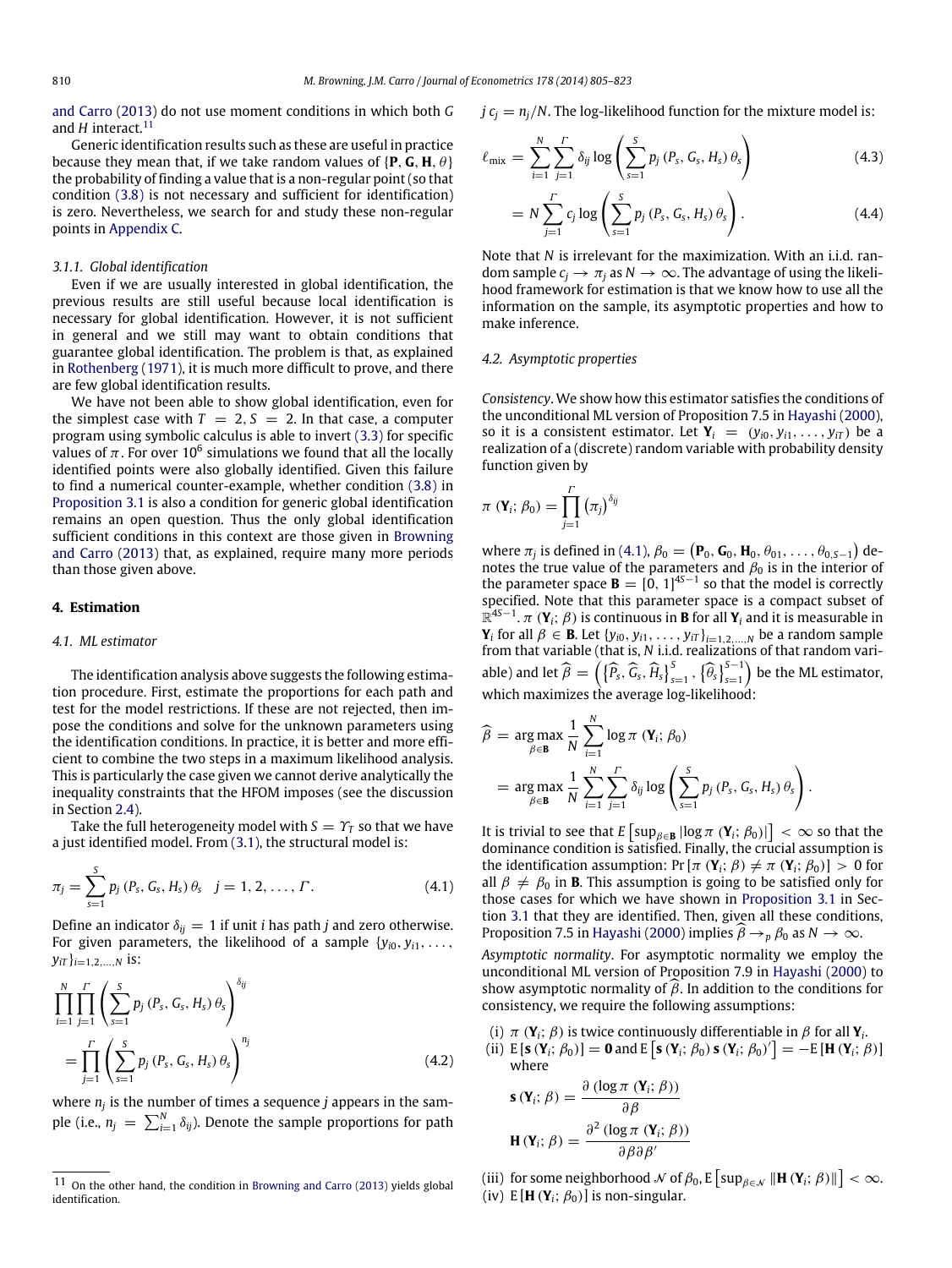These conditions hold generally in the case of ML estimators and our case is not an exception to this. Again the crucial condition to satisfy these assumptions is the identification condition we have studied in previous sections. Then, given all these conditions, Proposition 7.9 in [Hayashi](#page-18-21) [\(2000\)](#page-18-21) implies  $\widehat{\beta}$  is asymptotically normal with Avar  $\widehat{\beta}$  = {-E [**H** (**Y**<sub>*i*</sub>;  $\beta_0$ )]}<sup>-1</sup>.

This asymptotic normal distribution can be used for testing, along with the standard equivalent tests such as the LR test. However, these asymptotic properties have been derived under the assumption of a correctly specified model, including a correct number of points *S* in the discrete mixture. Any test statistic of a hypothesis that involves testing for the number of points *S* will *not* have a standard asymptotic distribution because it will imply testing a parameter on the boundary of the parameter space (for example, testing that  $\theta_s = 0$  for a given *s*) and under the null some parameters will not be identified (the (*Ps*, *Gs*, *Hs*) associated with the extra points of support under the alternative).

## *4.3. Computation of the MLE*

We compute the ML estimates using standard constrained optimization routines. To restrict probabilities going to the boundary, we require that all probabilities be between 0.01 and 0.99. Aside from the problem of hitting the boundaries, the principal computational issue is to find a global maximum. Alternatives to conventional optimizers, such as EM algorithms (or extensions such as [Arcidiacono](#page-18-22) [and](#page-18-22) [Jones,](#page-18-22) [2003\)](#page-18-22) share the same problem. In this computationally intensive search for a global maxima, having a benchmark value for the log-likelihood is of some value. The benchmark value we take is the likelihood of the unrestricted HFOM model, which is easy to compute. First take the saturated model with as many proportions to be estimated as different paths we can observe; this likelihood is:

$$
\ell_{\text{sat}} = \sum_{i=1}^{N} \sum_{j=1}^{r} \delta_{ij} \log (c_j) = N \sum_{j=1}^{r} c_j \log (c_j) . \tag{4.5}
$$

We then impose the HFOM equality restrictions from Section [2.4,](#page-3-5) using Eq. [\(2.15\).](#page-3-3) Let  $k(j)$  denote the group (running from  $k =$  $1, \ldots, r<sub>T</sub>$ ) to which path *j* belongs. Then define predicted probabilities for path  $j = 1, \ldots, \Gamma$  by:

$$
\hat{c}_j = \frac{1}{n_{k(j)}} \sum_{j \in k(j)} c_j.
$$
\n(4.6)

That is, we replace the unrestricted proportions for each path by the mean of the group.<sup>[12](#page-6-1)</sup> The likelihood function is then given by:

$$
\ell_{\text{res}\_\text{sat}} = \sum_{i=1}^{N} \sum_{j=1}^{T} \delta_{ij} \log \left( \hat{c}_j \right) = N \sum_{j=1}^{T} c_j \log \left( \hat{c}_j \right). \tag{4.7}
$$

If we take a mixture with the maximal number of components,  $\gamma$ <sup>T</sup> from Eq. [\(3.6\),](#page-4-12) then it has a log likelihood value that is bounded above by  $\ell_{res\_sat}$ . The mixture model will only attain this likelihood value if the observed  $\hat{c}$  vector satisfies the inequality constraints discussed in Section [2.4.](#page-3-5) Denote the likelihood value of this mixture model by  $\ell_{\rm mix}^{\Upsilon}$ . Now consider a model with fewer than the maximum number of points of support:  $S < \Upsilon_T$ . We have the following ordering for the likelihood function values:

$$
\ell_{\text{sat}} \ge \ell_{\text{res}\_\text{sat}} \ge \ell_{\text{mix}}^{\Upsilon} \ge \ell_{\text{mix}}^{\S}.\tag{4.8}
$$

#### <span id="page-6-0"></span>**5. Allowing for covariates**

In the presence of covariates in the model, our estimation is conditional on the covariates, *xit*. The covariates are assumed to be strictly exogenous; that is:

$$
\Pr(y_{it} = 1 | y_{i,t-1}, x_{i0}, \dots, x_{it}, \dots, x_{iT})
$$
\n
$$
= \Pr(y_{it} = 1 | y_{i,t-1}, x_{it}). \tag{5.1}
$$

We consider directly the conditional probabilities:

$$
H_{xi} = \Pr(y_{it} = 1 | y_{i,t-1} = 1, x_{it} = x)
$$
  

$$
G_{xi} = \Pr(y_{it} = 1 | y_{i,t-1} = 0, x_{it} = x)
$$

where  $H_{x_i}$  and  $G_{x_i}$  are defined for each value x of  $x_i$ , and at the unconditional probability of a unit value for the initial observation:

$$
P_{xi} = \Pr(y_{i0} = 1 | x_{i0} = x) \,. \tag{5.2}
$$

The number of periods needed to identify a model with *S* points of support depends on the variation the covariates add to the data (such as whether the covariates are constant over time or they vary exogenously in both *i* and *t*), and on the assumptions about the relation between the probability of being of each unobserved type and the covariates. These assumptions can go from independence to arbitrary correlation with some middle ground cases that we will cover too. We begin with the simplest case, a binary covariate that is constant over time, as an introduction to the case with a general *xit*. The special case of covariates that only vary with time (that is, in each *t* they take a common value for all *i*) is explicitly discussed, including the case with time dummies. A summarizing table with numbers for representative cases can be found at the end of this section.

#### <span id="page-6-3"></span>*5.1. A time invariant binary covariate*

If we only have an *x* variable that is constant over time and only varies across individuals (for example, year of birth or education), it is straightforward to extend our identification result in Section [3.1.](#page-4-11) For a binary *x<sup>i</sup>* , the time homogeneous first order Markov model is fully characterized by:

$$
P_{0i} = Pr (y_{i0} = 1 | x_i = 0); \t P_{1i} = Pr (y_{i0} = 1 | x_i = 1)
$$
  
\n
$$
G_{0i} = Pr (y_{it} = 1 | y_{i,t-1} = 0, x_i = 0);
$$
  
\n
$$
H_{0i} = Pr (y_{it} = 1 | y_{i,t-1} = 1, x_i = 0)
$$
  
\n
$$
G_{1i} = Pr (y_{it} = 1 | y_{i,t-1} = 0, x_i = 1);
$$
  
\n
$$
H_{1i} = Pr (y_{it} = 1 | y_{i,t-1} = 1, x_i = 1).
$$
\n(5.3)

<span id="page-6-4"></span>As before, we consider a flexible discrete distribution for  $(P_{0i}, G_{0i},$  $H_{0i}$ ,  $P_{1i}$ ,  $G_{1i}$ ,  $H_{1i}$ ) with *S* distinct points of support { $P_{0s}$ ,  $G_{0s}$ ,  $H_{0s}$ ,  $P_{1s}$ ,  $G_{1s}, H_{1s}$ <sub>s=1</sub>.

*Arbitrary correlation between*  $\theta$  *and*  $x_i$ . Allowing here for arbitrary correlation between types and covariates, the probabilities of each point of support *s* are given by the  $(S \times 1)$  vector  $\theta_x$ :

$$
\theta_{x} = \begin{cases} (\theta_{01}, \dots, \theta_{0S})' & \text{if } x = 0\\ (\theta_{11}, \dots, \theta_{1S})' & \text{if } x = 1 \end{cases}
$$
\n(5.4)

where each vector sum one and all their elements take positive values.<sup>[13](#page-6-2)</sup>

<span id="page-6-1"></span><sup>&</sup>lt;sup>12</sup> To illustrate, consider the case  $T = 3$ . Paths 3 (0010) and 5 (0100) are restricted in the HFOM model to have the same probability and so are paths 12 and 14.<br>Therefore,  $\hat{c}_3 = \hat{c}_5 = \frac{c_3+c_3}{2}$ ;  $\hat{c}_{12} = \hat{c}_{14} = \frac{c_{12}+c_{14}}{2}$ ;  $\hat{c}_j = c_j$ , for all other *j*.

<span id="page-6-2"></span><sup>13</sup> The analysis and estimation is made conditional on *X*, and therefore we are specifying and obtaining the distribution of the individual parameters conditional on *x*. Nevertheless, the unconditional distribution can be calculated from this conditional distribution and the distribution of *x*, which can be obtained from the data.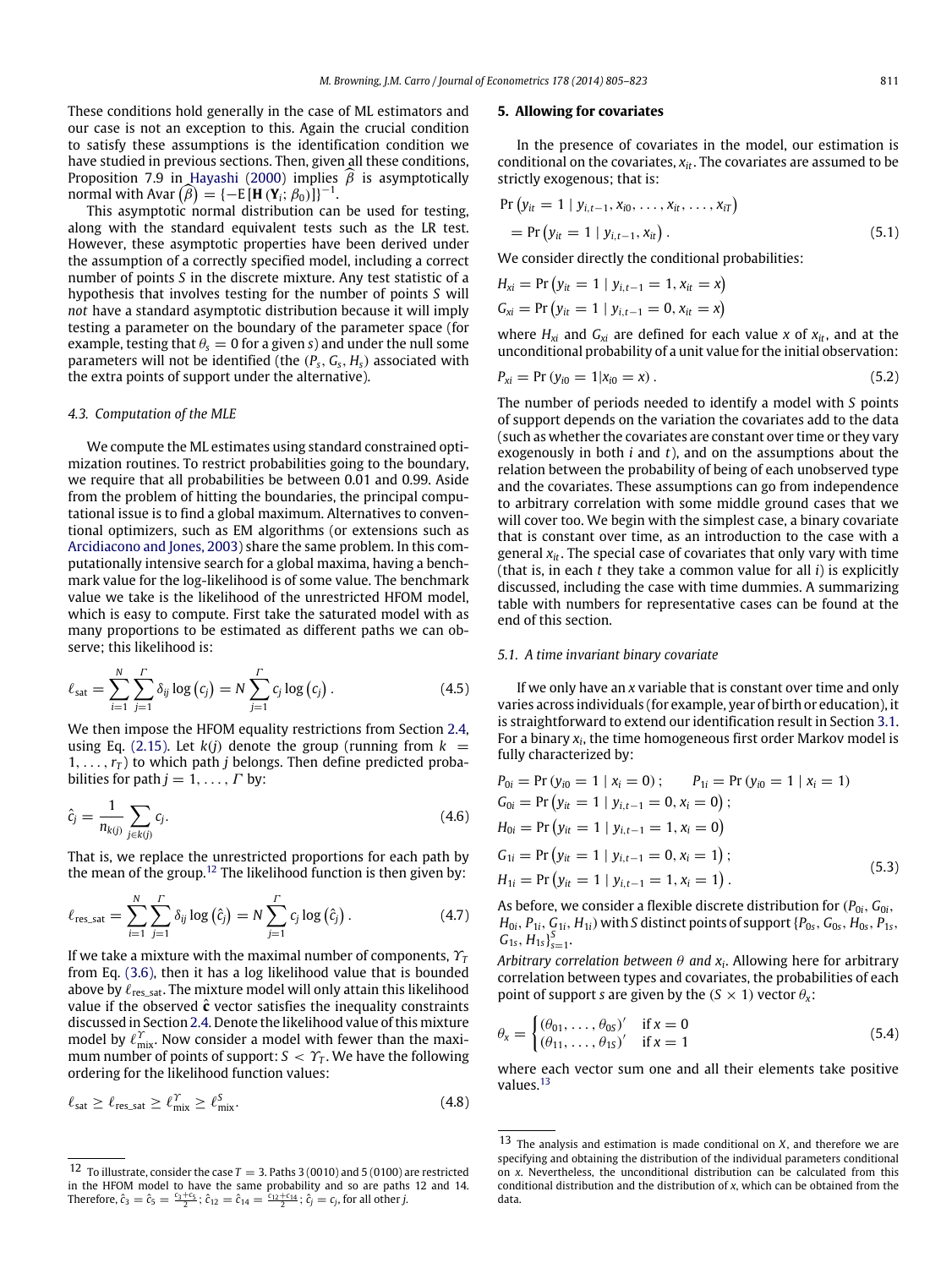<span id="page-7-1"></span>**Table 5.1** Number of independent paths. Discrete covariate.

| $r_{\text{xit}}(T, 2)$ | 60   | 184   | 472   | 1056    | 2 1 3 2 | 3976   | 6964    |
|------------------------|------|-------|-------|---------|---------|--------|---------|
| $r_{\text{xit}}(T, 4)$ | 464  | 2656  | 12088 | 45888   | 151456  | 447648 | 1210032 |
| $r_{\text{xit}}(T, 6)$ | 1548 | 12984 | 84852 | 454 104 | 2079840 |        |         |

Here we simply divide the observations into two groups (one with  $x_i = 0$  and the other  $x_i = 1$ ) and do the identification analysis and estimation for each group. Each group contains the same number of parameters to identify and the same moment conditions as the problem without covariates. Therefore the number of periods necessary and sufficient to identify  $(P_{0i}, G_{0i}, H_{0i}, P_{1i}, G_{1i}, H_{1i})$  with *S* points of support almost everywhere is the same as to identify (*Pi*, *Gi*, *Hi*) with *S* points of support in the case without covariates in Section [3.1.](#page-4-11) If  $x_i$  takes  $N_x$  values we stratify the sample based on the value of  $x_i$  and everything is the same as with a binary covariate.<sup>[14](#page-7-0)</sup>

Assuming independence between  $\theta$  and  $x_i$ . If the probability of each type is assumed to be independent of  $x_i$ , that is  $\theta_x = (\theta_1, \dots, \theta_S)'$ for all values of *x*, the number of parameters is reduced, but not the number of equations. There are  $(3SN_x + (S - 1))$  parameters instead of  $(N_x(45 - 1))$ . Therefore, to identify *S* points of support in this case we require:

$$
S \le \frac{N_x (r_T - 1) + 1}{3N_x + 1}.
$$
\n(5.5)

This is greater than  $\frac{r_T}{4}$  which is the condition without covariates or arbitrary correlation here.

#### *5.2. Covariates that vary in both i and t*

We now consider the case of  $x_{it}$  covariates that have positive probability of taking any value of their support at any *i* and *t*. For each point of support *s*:

$$
P_{x_0s} = \Pr(y_{i0} = 1 \mid x_{i0} = x_0, s)
$$
  
\n
$$
G_{xs} = \Pr(y_{it} = 1 \mid y_{i,t-1} = 0, x_{it} = x, s)
$$
  
\n
$$
H_{xs} = \Pr(y_{it} = 1 \mid y_{i,t-1} = 1, x_{it} = x, s).
$$
\n(5.6)

It is conceptually simple to extend our model if the additional covariates are discrete. We denote the number of values that a discrete  $x_{it}$  can take by  $N_x$ . The probability of a path *j* given  $X_i = X$ and  $(P_{xs}, G_{xs}, H_{xs})$  is, where  $X_i \equiv (x_{i0}, \ldots, x_{iT})$ :

$$
p_{js|X} = p_{x_{i0}s}^{y_{0}^{j}} (1 - p_{x_{i0}s})^{(1 - y_{0}^{j})}
$$
  
 
$$
\times \prod_{x} G_{xs}^{n_{01|x}} (1 - G_{xs})^{n_{00|x}^{j}} H_{xs}^{n_{11|x}^{j}} (1 - H_{xs})^{n_{10|x}^{j}}
$$
(5.7)

where  $X_i \equiv (x_{i0}, \ldots, x_{iT})$ , *X* is a vector of realization of  $X_i$ ,  $\prod_x$ denotes the product over the  $N_x$  values  $x_{it}$  can take,  $n_{01|x}^j$  is the number of  $y_{it-1} = 0 \rightarrow y_{it} = 1$  transitions given  $x_{it} = x$ for path *j*, and so on. If, for example,  $N_x$  = 2, the number of possible equations in our system is  $2^{2(T+1)}$ , because we have  $2^{T+1}$ possible paths of  ${y_{it}}_{t=0}^{T+1}$  given each one of the  $2^{T+1}$  possible observations of  $\{x_{it}\}_{t=0}^{T+1}$ . As in other cases, some of those paths will give the same equation. We denote the number of different equations by  $r_{\text{xit}}(T, N_{\text{x}})$  whose specific expression is in Eq. [\(A.2\),](#page-13-2) given and proved in [Appendix A.](#page-12-2) [Table 5.1](#page-7-1) shows this number for some *T* and *N<sub>x</sub>*. Notice that  $r_{\text{xit}}(T, N_x)$  grows very fast with  $N_x$ .

*Assuming independence between*  $\theta$  *and*  $x_{it}$ . Assume independence between the probability of each type and  $x_{it}$  :  $\theta_{si}$  = Pr( $s|x_{i0}$ ,  $\dots$ ,  $x_{iT}$ ) = Pr(*s*) =  $\theta_s$ . [Crawford](#page-18-23) [and](#page-18-23) [Shum](#page-18-23) [\(2005\)](#page-18-23) is an example of an analysis in which permanent unobserved heterogeneity is assumed to be independent of the covariates. This case corresponds also with the assumption made in many papers using random coefficients discrete choice models. For each point of support *s* we have to estimate a  $\theta_s$  parameter in addition to the ( $P_{xs}$ ,  $G_{xs}$ ,  $H_{xs}$ ) parameters. Thus, the number of parameters to identify is  $(3N<sub>x</sub> + 1)$  *S* − 1. By the same arguments used in the case without covariates, the number of periods needed to identify *S* points of support almost everywhere is given by the following condition

<span id="page-7-2"></span>
$$
S \le \frac{r_{\text{xit}}(T, N_{\text{X}}) - N_{\text{X}}^{T+1} + 1}{3N_{\text{X}} + 1}
$$
\n(5.8)

obtained from comparing the number of parameters with the rank of the Jacobian of the system. [Table 5.2](#page-8-0) gives in each column the highest value of *S* for which *T* in that column is min *T* for identification of that *S* (that is, the maximum integer value of *S* such that [\(5.8\)](#page-7-2) is satisfied for each *T* ).

*Assuming*  $\theta$  *depends on the first observation*  $x_{i0}$ . If we assume that  $\theta_{si}$ depends on the first observation *xi*<sup>0</sup> but it is independent of the rest observations of  $x_{it}$ , then  $\theta_{si}$  = Pr ( $s|x_{i0}, \ldots, x_{iT}$ ) = Pr ( $s|x_{i0}$ ). This case corresponds with the assumptions made about permanent unobserved heterogeneity in papers such as [Keane](#page-18-24) [and](#page-18-24) [Wolpin](#page-18-24) [\(1997\)](#page-18-24) and [Carro](#page-18-25) [and](#page-18-25) [Mira](#page-18-25) [\(2006\)](#page-18-25). With a discrete *xi*<sup>0</sup> variable that can take *N<sup>x</sup>* values, if we do not place any parametric restriction on this probability there are  $N_x(S - 1)$  parameters  $\theta_{si}$ , plus the  $3N_xS$ parameters (*Pxs*, *Gxs*, *Hxs*). Therefore, the number of periods needed to identify *S* points of support almost everywhere is given by the following condition:

$$
S \leq \frac{r_{\text{xit}}(T, N_{\text{x}}) - N_{\text{x}}^{T+1} + N_{\text{x}}}{4N_{\text{x}}}.
$$
\n(5.9)

<span id="page-7-4"></span>*Parametric dependence between*  $\theta$  *and*  $x_{it}$ . Assume that  $\theta_{si}$  depends on all the  $T + 1$  observations of  $x_{it}$ . Then,  $\theta_{si} = \Pr(s|x_{i0}, \ldots, x_{iT}) =$  $F_{\theta}$  ( $d_{s0}$  +  $\sum_{t=0}^{T} d_{s1t}x_{it}$ ) where  $F_{\theta}$  is a known cdf. [Hyslop](#page-18-1) [\(1999\)](#page-18-1) is an example where this is the assumption made about the relation between unobserved heterogeneity and covariates. If we did not place any restriction in the relation between  $\theta$  and  $x_{it}$ , we would be allowing any new  $x_{iT+1}$  observation to unrestrictedly affect the probability of *i* being type *s* even though the type *s* is a constant characteristic of *i*. Furthermore, we would be treating differently the same value of  $x_{it}$  if it were observed in different periods. This extreme flexibility would break solving the identification problem by having  $T \rightarrow \infty$ , because more periods would imply more (incidental) parameters to be estimated, with the number of parameters growing faster with *T* than the identifying equations. The parametric restriction we have place through *F* () avoids that problem. With one covariate, the number of  $\theta_{si}$  parameters is  $(T + 2)(S - 1)$ , which lead to a total of  $(3N<sub>x</sub> + T + 2)S - (T + 1)$ 2) parameters to be identified. Therefore, the number of periods needed to identify *S* points of support almost everywhere is given by the following condition:

<span id="page-7-3"></span>
$$
S \le \frac{r_{\text{xit}}(T, N_{\text{x}}) - N_{\text{x}}^{T+1} + T + 2}{(3N_{\text{x}} + T + 2)}.
$$
\n(5.10)

<span id="page-7-0"></span><sup>14</sup> With a continuous nonparametric distribution, it is known that permanent unobserved heterogeneity cannot be separated from covariates when covariates do not vary over time. However, here the discrete scheme is imposing some restrictions, so, in some cases, it is still possible to achieve point identification if the necessary and sufficient conditions indicated above are satisfied.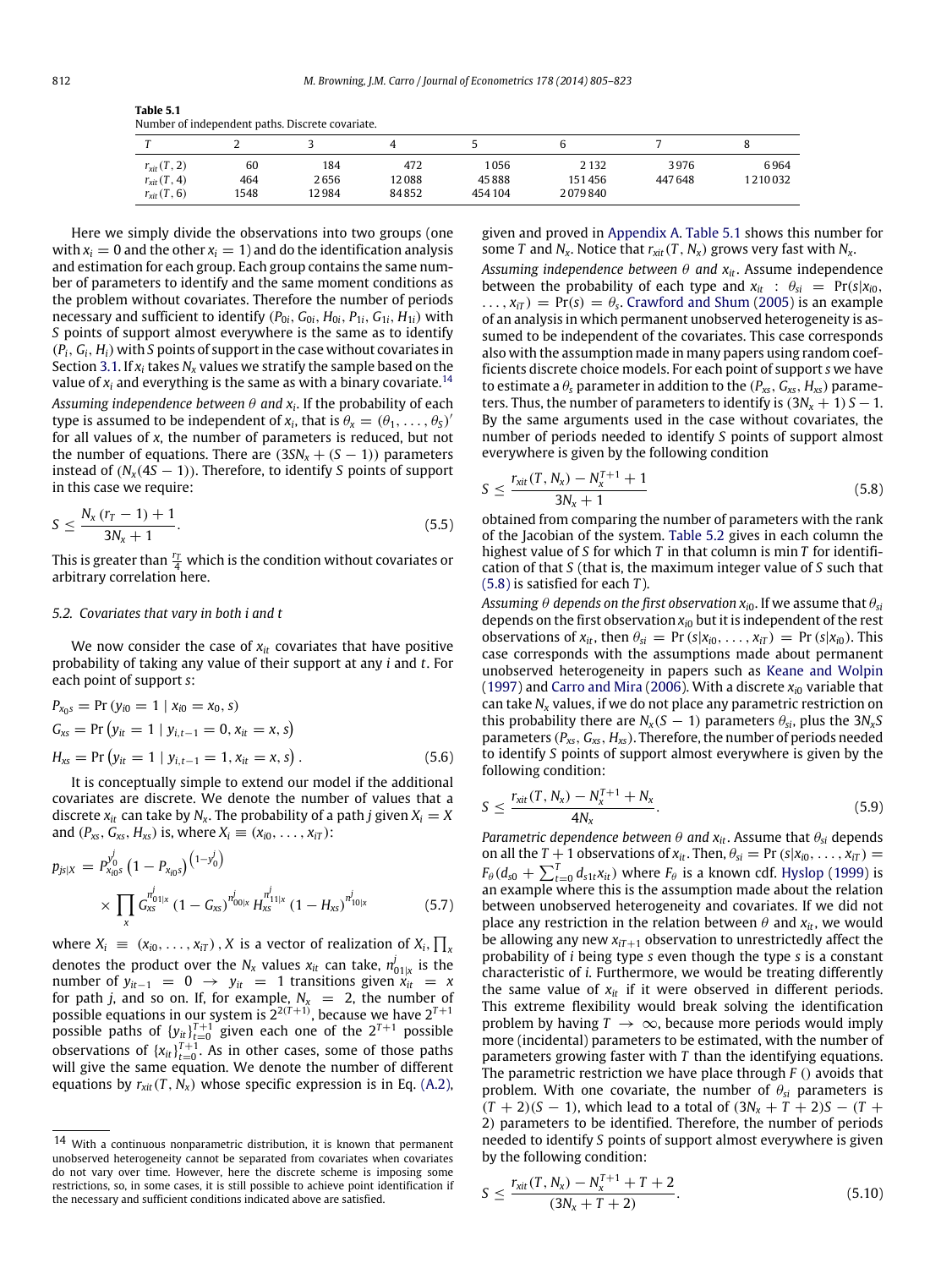<span id="page-8-0"></span>

| m<br>۱<br>п. |  |  |
|--------------|--|--|
|--------------|--|--|

Maximum number of points of support for some representative cases.

|                                                                                                                                        |                 |                          |                          |                              | 6                              |                       | 23                |
|----------------------------------------------------------------------------------------------------------------------------------------|-----------------|--------------------------|--------------------------|------------------------------|--------------------------------|-----------------------|-------------------|
| $\gamma$ : No covariates                                                                                                               |                 |                          |                          | 8                            | 11                             | 14                    | 138               |
| Covariate constant over time $(x_{it} = x_i \text{ for all } t)$                                                                       |                 |                          |                          |                              |                                |                       |                   |
| Any $N_x$ , free relation with $\theta$<br>$N_x = 10$ , independence of $\theta$<br>$N_x = 10$ , semiparametric                        |                 | 16                       | 26                       | 10<br>39                     | 11<br>13<br>54                 | 14<br>18<br>71        | 138<br>178<br>691 |
| Covariates $x_{it} = x_t$ for all <i>i</i>                                                                                             |                 |                          |                          |                              |                                |                       |                   |
| Time dummies<br>2 continuous $x_t$ , semiparam.                                                                                        |                 |                          |                          |                              |                                |                       | 11<br>69          |
| Covariate that varies in both <i>i</i> and <i>t</i>                                                                                    |                 |                          |                          |                              |                                |                       |                   |
| $N_x = 2$ , independent of $\theta$<br>$N_x = 4$ , independent of $\theta$<br>$N_x = 4$ , semiparametric<br>$N_x = 6$ , semiparametric | 30<br>40<br>133 | 24<br>184<br>218<br>1063 | 63<br>851<br>992<br>6423 | 141<br>3214<br>3215<br>31342 | 286<br>10390<br>9648<br>128565 | 531<br>29393<br>25474 |                   |

*Nx* is the number of possible values *x* can take. Where semiparametrically is not specifically mentioned, a flexible HFOM model with the indicated covariates is being considered.

*Covariates with large support*. If *xit* is a covariate with large support, like a continuous variable, we can have an arbitrary large number  $N_x$  of points and use the previous results. Since  $(5.8)$ – $(5.10)$ are increasing with  $N_{\mathsf{x}}$ , this means we can potentially nonparametrically identify as many points of support as we wish simply by discretizing the continuous covariate in as many points as needed; see Remark 2(iv) in [Kasahara](#page-18-13) [and](#page-18-13) [Shimotsu](#page-18-13) [\(2009\)](#page-18-13). Two caveats should be made with respect to this result. The first is that there is a numerical limit in the way we can discretize a continuous variable. Each discrete group we create should contain enough observations for estimation. If we discretize too much, we may have groups without any or only one observation. The second caveat is that there is curse of dimensionality problem here. We are trying to describe a higher dimensional distribution; and the same number of points of support are less informative about a higher dimensional distribution. The same caveats may arise with the number of values a discrete covariate takes and with the result on the inclusion of covariates independent of  $\theta$ .

#### *5.3. Semiparametric model*

In the previous analysis we have not only allowed for maximal (flexible discrete) heterogeneity across *i*, but also we are not restricting our HFOM model to have a particular functional form. In particular we have not imposed any restriction on the way different values of *xit* affects *yit*. Nevertheless, if *xit* is continuous, or a cardinal discrete variable that takes many values, such as year of birth, then the effect of different values of *x* is usually restricted by a parametric form. The obvious example is a linear index model:

$$
P_{si} = F_0 (p_{s0} + p_{s1} x_{i0})
$$
  
\n
$$
G_{sit} = F(g_{s0} + g_{s1} x_{it})
$$
  
\n
$$
H_{sit} = F(h_{s0} + h_{s1} x_{it})
$$
  
\n
$$
\theta_{si} = F_{\theta} \left( d_{s0} + \sum_{l=0}^{L} d_{s1l} x_{il} \right)
$$
\n(5.11)

 $F_0$ , *F* and  $F_\theta$  are known cdf functions, such as the standard normal cdf or the standard logistic function. This is equivalent to the representation

$$
Pr(y_{it} = 1 | y_{i,t-1}, x_{it}) = F(\eta_i + \alpha_i y_{it-1} + \beta_i x_{it} + \delta_i x_{it} y_{it-1})
$$

where  $(\eta_i, \alpha_i, \beta_i, \delta_i)$  follow a discrete distribution with *S* points of support.

Eq. [\(5.11\)](#page-8-1) allows for dependence between  $\theta$  and *x*, and includes the independent case ( $L = -1$  and  $d_{s1l} = 0$  for  $l = 0, \ldots, T$ ), a case with correlation only with the observation of the initial period  $(L = 0$  and  $d_{s1l} = 0$  for  $l = 1, ..., T$  and the case of correlation with all the observations of  $x_{it}$  ( $L = T$  and  $d_{s1l} \neq 0$  for  $l = 0, \ldots, T$ ).

The number of parameters is now  $(8 + L)S - (L + 2)$ . It does not depend on the number of values  $x_{it}$  can take. This reduces the number of parameters to identify with respect to the nonparametric case without altering the number of different moment conditions,  $r_{\text{xit}}(T, N_{\text{x}})$ . The latter value still depends on  $N_{\text{x}}$  and it is given by Eq.[\(A.2\).](#page-13-2) This implies that the maximum number of points of support for which *T* periods are required for identification is

$$
\frac{r_{xit}(T, N_x) - N_x^{T+1} + L + 2}{8 + L}
$$
\n(5.12)

which is greater than [\(5.10\).](#page-7-3) Assuming independence between  $\theta$ and *x* (*L* = −1), this number is  $\frac{r_{xit}(T, N_x) - N_x^{T+1} + 1}{7}$ , which is also greater than  $(5.8)$ . These reflect the important gains due to the semiparametric assumption.

#### *5.4. Time dummies and common variables*

Finally, we consider the situation in which we add a covariate that it is common to all individuals and only varies across periods:  $x_{it}$  =  $x_t$  for all *i*. For instance, this is the case with aggregate variables being used in a micro study, or with time dummy variables. Since we are studying identification over the *i* population for a fixed *T*, we are only going to observe a given and fixed realization of  $\{x_t\}_{t=1}^T$ . This implies we only have the  $2^{T+1}$  possible paths given  $\{x_t\}_{t=1}^T$  that arises from the possible combinations of  ${y_{it}}_{t=1}^T$  we can observe over the population of *i*. Then, the number of equations in our system here is the same as in the case without covariates and the rank of the Jacobian also depends on  $r<sub>T</sub>$ . For the same reason,  $x_t$  is not going to be an informative variable for the probability of  $y_{i0}$ , nor for the distribution of the heterogeneous parameters over the *i* population, that is,  $\theta$  is independent of  $x_t$  $(\Pr(s | \{x_t\}_{t=1}^T) = \Pr(s) = \theta_s)$ . However, this covariate increases the number of parameters to be identified. Therefore, in this case, in contrast with the results in previous subsections, more periods are required for identification than in the case without covariates.

<span id="page-8-1"></span>A situation often found in practice is the use of time dummies. These variables take deterministic values, and, while treated as separate variables, the only meaningful situation is where one of them takes value one and all the others take value zero. If we add time dummies to the model, we have  $K = T$  variables  $x_t$  that can take  $N_x = 2$  values each, but in a deterministic way. Thus we have  $(2 + 2T)S - 1$  parameters: one *G* and *H* for each time dummy.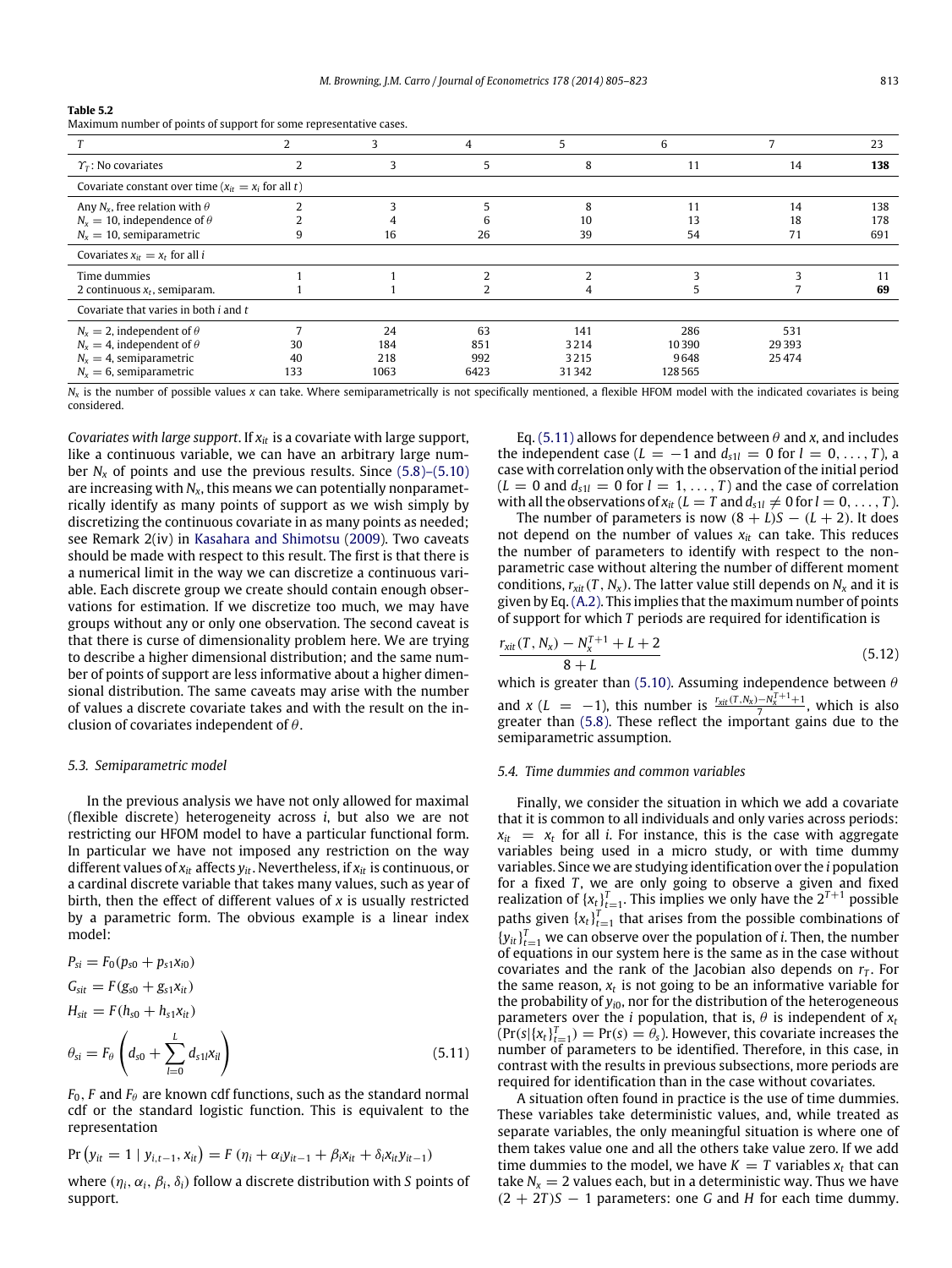<span id="page-9-2"></span>**Table 6.1**

Incidence of unemployment.

|                                    | Number | Proportion |
|------------------------------------|--------|------------|
| No unemployment                    | 936    | 36.4       |
| At most 1 year with unemployment   | 1141   | 44.4       |
| At most 2 years with unemployment  | 1291   | 50.2       |
| At most 3 years with unemployment  | 1435   | 55.8       |
| At most 5 years with unemployment  | 1710   | 66.5       |
| At most 10 years with unemployment | 2188   | 85.1       |
| At most 20 years with unemployment | 2519   | 98.0       |
| Unemployment in all years          | 16     | 0.6        |
| Total sample size                  | 2571   |            |

Then,

$$
S \le \frac{r_T}{2 + 2T}.\tag{5.13}
$$

This implies a much larger *T* to identify a given *S*. For example, we need  $T > 8$  for the identification of a model with  $S = 4$ . Similarly, the minimum *T* to identify with  $S = 11$  is  $T = 23$ .

If, on the other hand,  $X_t$  contains  $K$  discrete variables taking many values or continuous variables, then we can use a semiparametric model to capture the effect of *X*. For each point of support *s*:

$$
G_{st} = F\left(g_{s0} + \sum_{k=1}^{K} g_{sk} x_{kt}\right)
$$
  

$$
H_{st} = F\left(h_{s0} + \sum_{k=1}^{K} h_{sk} x_{kt}\right)
$$
 (5.14)

where *F* is a known cdf, such as the logistic. In this case the number of parameters is  $(2 + 2(K + 1))$  *S* − 1, and

$$
S \le \frac{r_T}{2 + 2(K + 1)}.\tag{5.15}
$$

For example, if  $K = 2$  and  $S = 9$ , then min  $T = 8$ ; or if  $K = 2$  and  $S = 69$ , then min  $T = 23$ . These and values for other cases can be found in [Table 5.2.](#page-8-0)

#### <span id="page-9-0"></span>**6. An empirical illustration**

#### *6.1. Sample selection*

We consider the incidence of unemployment in a year for workers in Denmark from 1980 to 2003 (so that  $T = 23$ ). We draw a sample of male workers with high school education who were aged 25 at the beginning of 1980 and who are continuously married to the same wife for all 24 years that we follow them. This is thus a *very* homogeneous sample in terms of observables; we do this so that our finding of considerable heterogeneity cannot be attributed to insufficient allowance for observable heterogeneity. In all, we have 2571 such workers.<sup>[15](#page-9-1)</sup> We create a dummy variable *yit* which is set to unity if worker *i* has any unemployment in year *t* (and zero otherwise). [Table 6.1](#page-9-2) gives some statistics for the sample.

## *6.2. The model without covariates*

The indicator variable *yit* is unity if worker *i* had a spell of unemployment in year *t*. We begin with the model without covariates. The likelihood function value for the saturated model,  $\ell_{sat}$ [\(4.5\),](#page-6-3) is  $-12,252$ . The value for the saturated HFOM model,  $\ell_{\rm res}$  sat,

<span id="page-9-4"></span>

| lanie |  |
|-------|--|
|       |  |

<span id="page-9-6"></span>**Table 6.3**

|  |  |  |  |  |  |  | Fit for different numbers of support points. |  |
|--|--|--|--|--|--|--|----------------------------------------------|--|
|--|--|--|--|--|--|--|----------------------------------------------|--|

|               | df  | LR stat | $\#\theta$ 's = 0.01 |
|---------------|-----|---------|----------------------|
| $\mathcal{P}$ | 547 | 1063    | $\Omega$             |
| 3             | 543 | 701     | 0                    |
| 4             | 539 | 605     | O                    |
| 5             | 535 | 536     | 0                    |
| 6             | 531 | 512     | 0                    |
|               | 527 | 500     | O                    |
| 8             | 523 | 494     | 0                    |
| 9             | 519 | 491     |                      |
| 10            | 515 | 491     |                      |

| Parameter estimates with five support points. |              |                               |          |       |            |  |  |  |  |  |
|-----------------------------------------------|--------------|-------------------------------|----------|-------|------------|--|--|--|--|--|
| Group                                         |              | Probabilities ( $\times$ 100) |          |       |            |  |  |  |  |  |
|                                               | P            | G                             | Н        | М     | $\theta$   |  |  |  |  |  |
|                                               | $p(y_0 = U)$ | p(U   E)                      | p(U   U) | $H-G$ | Proportion |  |  |  |  |  |
| 1                                             | 26.9         | 0.3                           | 86.8     | 86.5  | 33.9       |  |  |  |  |  |
|                                               | (4.5)        | (0.1)                         | (1.2)    | (1.3) | (5.3)      |  |  |  |  |  |
| 2                                             | 63.9         | 9.8                           | 68.8     | 59.0  | 28.4       |  |  |  |  |  |
|                                               | (5.7)        | (1.1)                         | (1.6)    | (1.7) | (3.1)      |  |  |  |  |  |
| 3                                             | 0.8          | 2.7                           | 48.3     | 45.6  | 23.4       |  |  |  |  |  |
|                                               | (5.5)        | (0.9)                         | (6.8)    | (6.8) | (5.2)      |  |  |  |  |  |
| $\overline{4}$                                | 73.4         | 35.8                          | 81.6     | 45.8  | 7.8        |  |  |  |  |  |
|                                               | (4.2)        | (3.1)                         | (1.2)    | (2.7) | (1.3)      |  |  |  |  |  |
| 5                                             | 25.1         | 18.6                          | 34.5     | 15.9  | 6.5        |  |  |  |  |  |
|                                               | (5.6)        | (1.8)                         | (4.1)    | (4.6) | (1.5)      |  |  |  |  |  |

<span id="page-9-7"></span>Standard errors given in brackets.

[\(4.7\),](#page-6-4) is −17,449. The likelihood ratio statistic, 2 ( $\ell_{sat} - \ell_{res\_sat}$ ), is thus 10,395.<sup>[16](#page-9-3)</sup> When estimating the mixture model we restrict the mixing probabilities  $\theta_s \geq 0.01$  and we restrict  $G_s$ ,  $H_s$  and  $P_s$  to be between 0.01 and 0.99 to ensure that we do not assign zero probability to any path. The maximum number of support points we could have for the HFOM model is 138 (see [Table 3.1\)](#page-4-4). In practice, we cannot find more than a much smaller number than this; see [Table 6.2.](#page-9-4) For ease of reading, we present all likelihood function values for mixture models in LR terms relative to the value for  $\ell_{res\_sat}$ ; that is, the LR statistic shown is 2  $(\ell_{res\_sat} - \ell_{mix}^S)$ . We also show how many mixing parameters are at the imposed minimum of 0.01. As can be seen, it does not seem to be possible to estimate with more than eight components; that is,  $\ell_{\text{mix}}^{10} \simeq \ell_{\text{mix}}^{\Upsilon}$ 

To illustrate the mechanics of our method, we take a value of  $S = 5$ .<sup>[17](#page-9-5)</sup> [Table 6.3](#page-9-6) presents the estimates. These display a number of features. First, most (but not all) of the probabilities are precisely estimated. Second, the starting values fall into three categories: high (groups 2 and 4); medium (groups 1 and 5) and low (group 3). Third, all groups display positive state dependence  $(H_s > G_s)$ . Finally, the marginal dynamic effects  $(M_s = H_s - G_s)$ are all significant and vary across groups. Finally we note that the conventional 'one fixed effect' assumption imposes that the correlation between *G* and *H* is positive. The (weighted) correlation calculated from our estimates is −0.35 (with a standard error of 0.19); so that even the qualitative implication is wrong for the standard model.

The substantive implications of the estimates are best seen graphically. The left panel of [Fig. 6.1](#page-10-0) graphs the probabilities

<span id="page-9-1"></span><sup>15</sup> Denmark has an administrative panel that follows *all* of the population of about five million from 1980 onwards. Consequently we can select very homogeneous strata without compromising sample size. Indeed, the sample drawn here is, in fact, the population of men who fulfilled the selection criteria.

<span id="page-9-3"></span> $^{16}\,$  In an earlier version of this paper we developed a parametric bootstrap test for assessing whether the HFOM hypothesis is rejected and for choosing *S* if it is not. Since this is controversial (see [Feng](#page-18-26) [and](#page-18-26) [McCulloch,](#page-18-26) [1996\)](#page-18-26) and takes us too far from the main theme of this paper, we do not present results here. In the next section we develop a valid test against an HFOM with covariates.

<span id="page-9-5"></span><sup>17</sup> This choice is partly motivated by statistical criteria for the models without and with covariates and partly for presentational clarity in the figures below.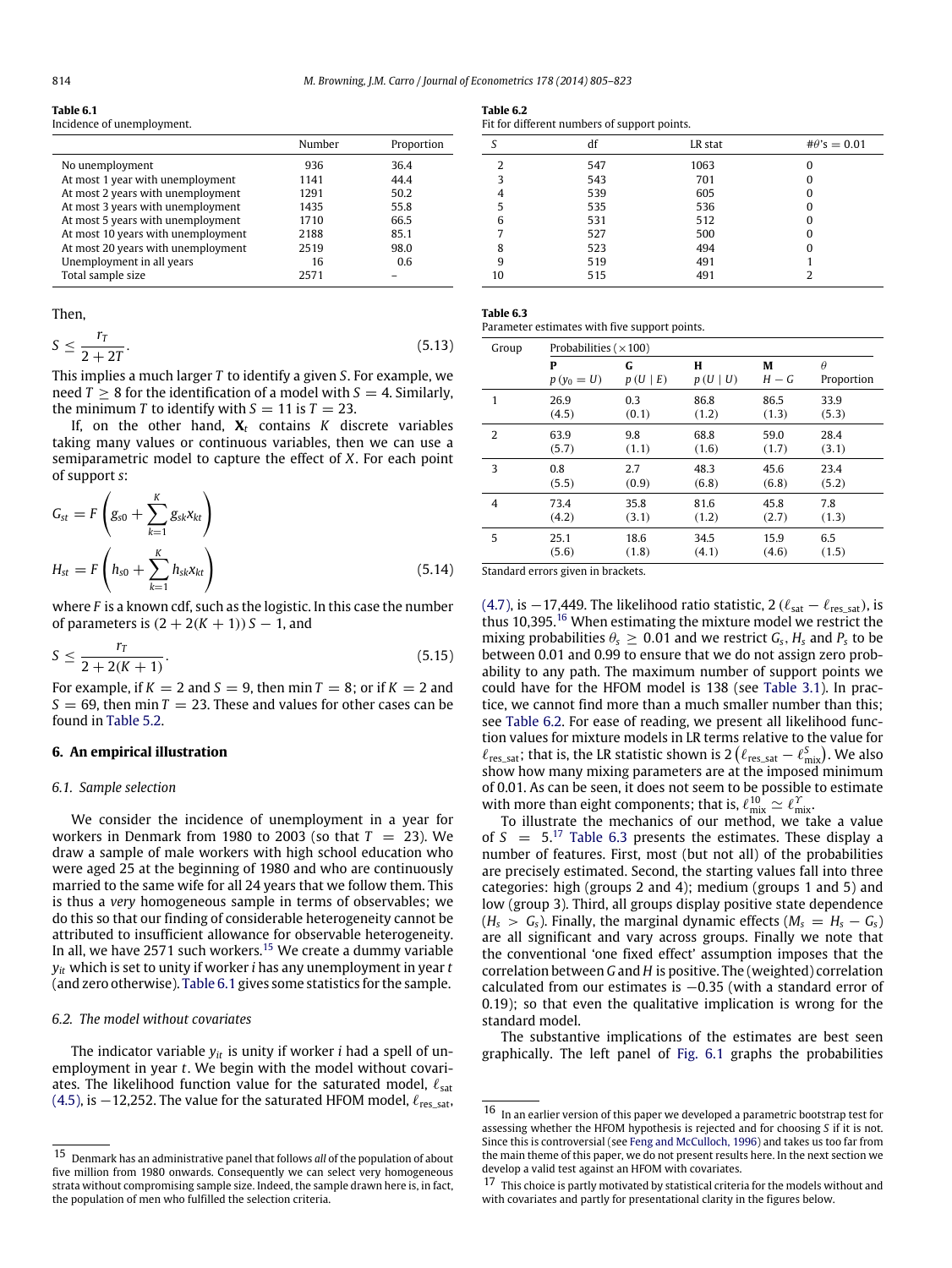<span id="page-10-0"></span>

**Fig. 6.1.** Probabilities with 5 points of support.

<span id="page-10-3"></span>**Table 6.4**

implied by the Chapman–Kolmogorov equations for the five groups against age (or year, since all the workers in the sample are in the same birth cohort). The groups can be identified from their initial values given in [Table 6.3.](#page-9-6) The largest group start with a relatively high probability of unemployment (26.9%) but have a very low transition probability from employment to unemployment; consequently members of this group have a very low probability of unemployment after age 40. The second largest group display a sharply declining probability but, in comparison to group 1, they start from a much higher probability (63.9%) and only fall to a level of 26% in later life. The third largest group rarely experience unemployment (group 3) and when they do, they have a high probability of being employed the next year. The fourth group are very prone to unemployment. Finally, the smallest group have an almost constant probability of about 0.25.

However, there is evidence that the HFOM model does not fit the data well. This is apparent in the right panel of the figure which shows the data mean proportions of unemployed for each year and the predicted mean from the model (along with confidence intervals). The estimation imposes that the two coincide at age 25 but they are conspicuously different thereafter. A formal test for parameter stability can be constructed by splitting the sample and estimating with dummy shifters for *H<sup>s</sup>* and *G<sup>s</sup>* . If we do this with a dummy variable that is unity for the last 11 periods we have an LR statistic of 384; given that we have an extra parameter for each  $H_{\rm s}$  and  $G_{\rm s}$ , this has a  $\chi^2(10)$  distribution. This formally confirms the time inhomogeneity that we see in the right panel of [Fig. 6.1.](#page-10-0) To capture this time inhomogeneity we turn to estimation adding covariates to the model.

| 14DIC 0.4                           |  |  |
|-------------------------------------|--|--|
| Tests for age and cyclical effects. |  |  |

| Test against SFOM |    |                |
|-------------------|----|----------------|
| Model             | đt | ν <sup>2</sup> |
| Age and cycle     | 20 | 808            |
| Age only          | 10 | 766            |
| Cycle only        | 10 | 163            |

#### *6.3. Model with covariates*

The right panel of [Fig. 6.1](#page-10-0) suggests that we need to allow for time inhomogeneity that is associated with age. There also seem to be cyclical deviations from a smooth age profile. To capture these we include age and the aggregate unemployment rate as covariates and the semiparametric specification in  $(5.14)$ .<sup>[18](#page-10-1), [19](#page-10-2)</sup> We first present likelihood ratio statistics for including the extra sets of variables. Since we have 5 points of support and we include regressors in the *G<sup>s</sup>* and *H<sup>s</sup>* transition probabilities, we have 10

<span id="page-10-1"></span>Note that aggregate unemployment rate is endogenous by definition, because the endogenous variable in our model is part of this explanatory variable. A solution to this is to construct an aggregate unemployment rate excluding from the population the group we are using. Since our group of workers represents less than 0.0001% of the working population, this will hardly have an impact on the estimates. <sup>19</sup> Other factors that we could take into account are other macro variables such as

<span id="page-10-2"></span>changes in the unemployment insurance system; individual time invariant factors such as parental background and individual time varying factors such as health or the presence of children. Note that in this empirical illustration we have taken account of the time invariant cohort factor by taking only one birth cohort.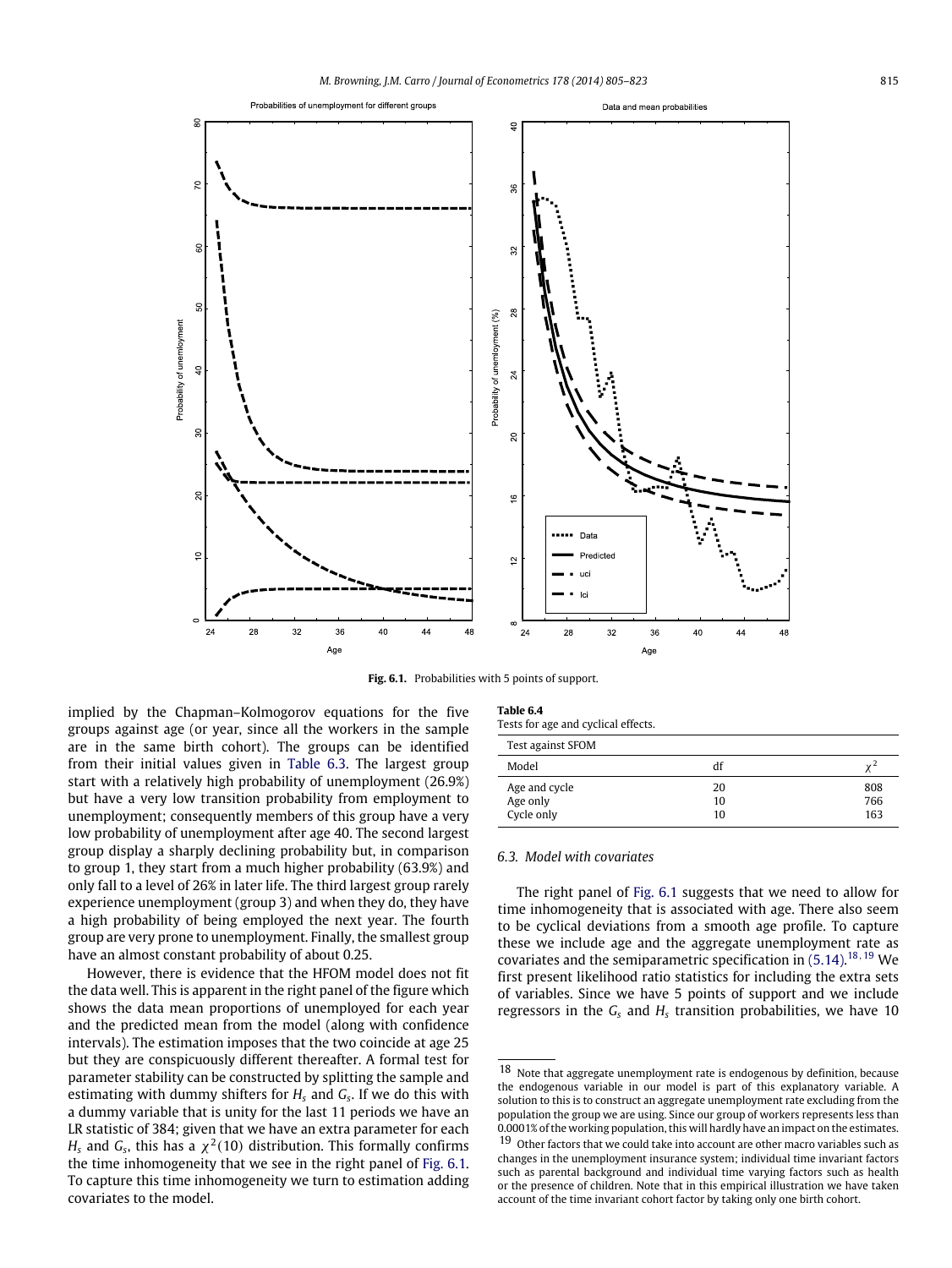<span id="page-11-0"></span>

**Fig. 6.2.** Probabilities with age and cyclical effects.

**Table 6.5**

extra parameters for each covariate. [Table 6.4](#page-10-3) presents the LR statistics against the model with 5 points of support and no covariates. As can be seen, age and the aggregate unemployment rate are individually and jointly highly significant. The  $\chi^2(10)$ statistic for the stability test used in the previous subsection is 36; although formally this is a rejection, it is a considerable improvement on the model without age and cyclical effects.

As before, the implications of the estimates are most easily seen in figures of the unemployment sequences. These are given in [Fig. 6.2.](#page-11-0) The right hand panel indicates that adding the age effects remedies most of the misfit seen in the earlier figure. The left hand panel shows that the impact of the business cycle is very heterogeneous. For example, the groups which have very low probabilities are hardly affected at all. However, the next prone group (with a starting value of 0.22) displays considerable cyclical variation. The group which have the highest propensity to be unemployed (the highest curve after age 32) also seem to be unaffected by the cycle. Thus the link between the propensity to be unemployed and the impact of the business cycle is not monotone. Estimates that did not allow for heterogeneous effects of covariates would mask this effect.

#### *6.4. Sample with small T*

Since one of the main advantages of our estimator is that it is a fixed-*T* consistent estimator, it makes sense to consider a situation where *T* is relatively small. We use the same  $N = 2571$  workers as before but taking only the ages  $35-40$ , giving six waves and  $T = 5$ . The maximum number of support points we could have for the HFOM model is 8 (see [Table 3.1\)](#page-4-4). We include age and the aggregate

<span id="page-11-1"></span>

| THRIP AIR                                    |  |  |
|----------------------------------------------|--|--|
| Fit for different numbers of support points. |  |  |

|   | df | LR stat | $\#\theta$ 's = 0.01 |
|---|----|---------|----------------------|
|   | 56 | 419.7   |                      |
| っ | 48 | 79.5    |                      |
| 3 | 40 | 56.4    |                      |
|   | 32 | 36.4    |                      |
| 5 | 24 | 24.4    |                      |
| 6 | 16 | 19.9    |                      |
| ⇁ | 8  | 13.5    |                      |
| 8 |    | 12.8    |                      |

unemployment rate as covariates and employ the semiparametric specification in [\(5.14\).](#page-9-7) [Table 6.5](#page-11-1) presents the likelihood function values for mixture models in LR terms relative to the value for  $\ell_{\text{res sat}}$ .

Given these results we take the model with  $S = 4$ . This is an example for which our identification result is very useful relative to the result in [Browning](#page-18-18) [and](#page-18-18) [Carro](#page-18-18) [\(2013\)](#page-18-18), since we have more than  $(T + 1)$  /2 types describing our data. The  $\chi^2(16)$  likelihood ratio statistic for including the covariates is 67.2. Once again, it is most convenient to show the implications using a figure; see [Fig. 6.3.](#page-12-3) The initial probabilities for the four groups are 0.01, 0.02, 0.57 and 0.99 with group proportions of 0.03, 0.77, 0.11 and 0.08, respectively. The first group (which starts very low and then goes up dramatically) catches the eye; this small group seems very sensitive to the business cycle. The second group is the largest group and always has a low probability with no apparent responsiveness to the cycle.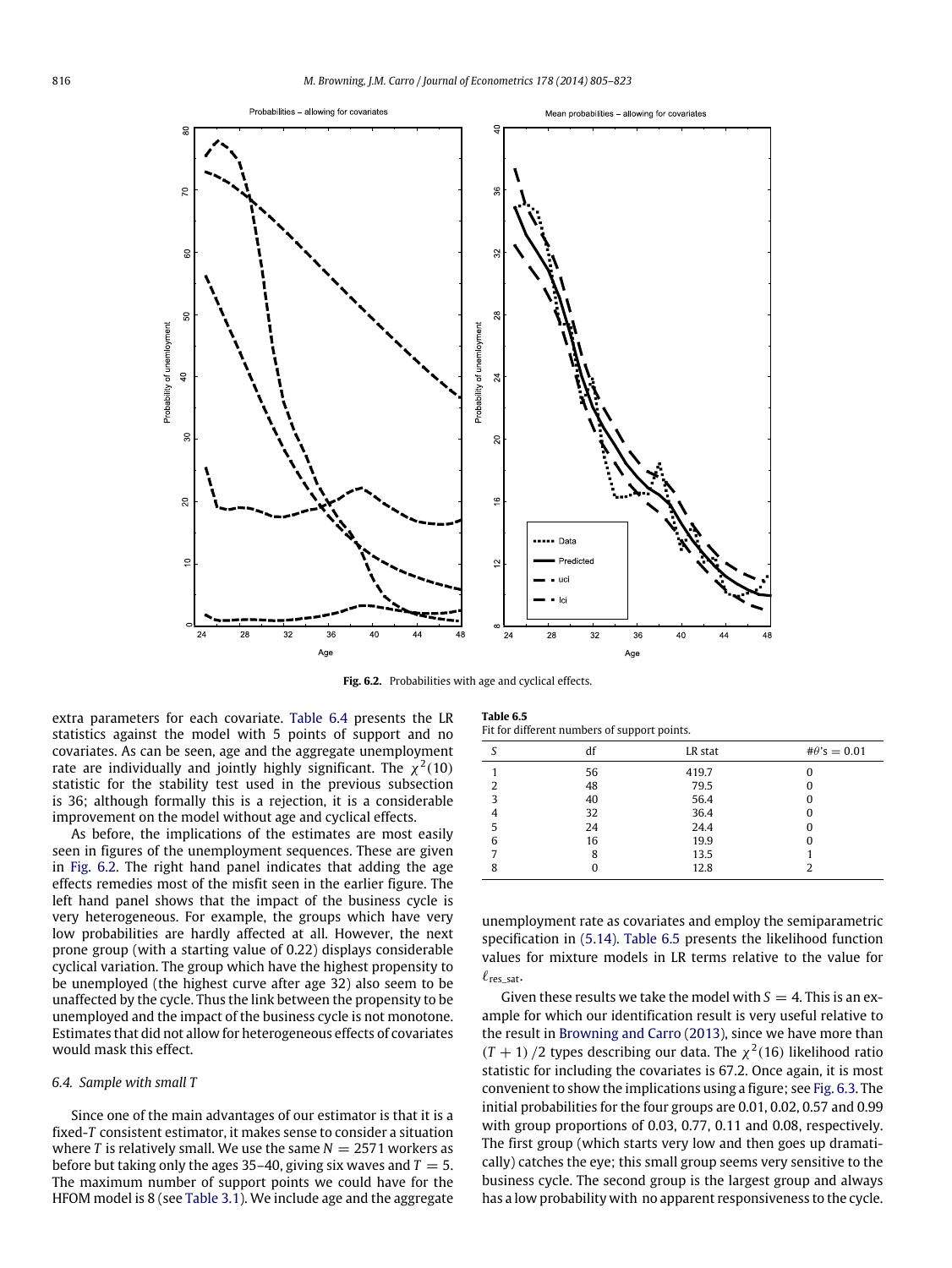<span id="page-12-3"></span>

Fig. 6.3. Probabilities with six waves.

An additional remark[20](#page-12-4) from this small-*T* illustration is that the [Fig. 6.3](#page-12-3) does not seem to be a subplot of [Fig. 6.2.](#page-11-0) This is an indication of parameter instability in the data with large *T* that cannot be captured only by the time trends. Slicing the large *T* sample in several small-*T* samples could be a very flexible solution. This provides an additional motivation for having small-*T* identification results. Turning to the mean fit (the right hand side panel) we see that the mean prediction tracks the data well, albeit with wide confidence intervals, reflecting the loss of precision from using only six waves.

#### <span id="page-12-0"></span>**7. Conclusions**

This paper studies identification from a panel with given *T* of a non-parametric and a semiparametric dynamic binary choice model with maximal heterogeneity. The more traditional linearindex specification where only the constant term is individual specific is extended since the latter imposes undesired restrictions on the economic model and it does not generally fit the data. In contrast, our model allows variation in all of the parameters (and even the distribution function) across individuals. These models are not generally identified from a cross section of fixed-*T* periods.

In our specification the joint distribution of the initial observation and the transition probabilities is unrestricted, using flexible discrete mixture distributions. We establish necessary and sufficient conditions for point identification of our heterogeneity structure that are very easy to check and show how it depends on the length of the panel.

A conclusion from this study is that a model with a very flexible distribution of the heterogeneity can be identified from a cross section of *T* periods, even for *T* as small as 3. So a model that allows for maximal heterogeneity with a very rich and flexible distribution can be point identified. With such flexibility, important features of the distribution of the heterogeneity such as dependencies of transition probabilities on initial condition are unrestricted.

We show how to estimate using Maximum Likelihood. The asymptotic properties of the estimator in sample sizes with fixed panel length are well known: it is consistent and efficient. We apply the techniques we study to a panel of Danish workers who are very homogeneous in terms of observables. One of our principal findings is that the impact of cyclical variations on unemployment for individual workers are heterogeneous with non-obvious relations. Findings in this application seems to us very illustrative of the potential usefulness of our approach for applied work.

## <span id="page-12-2"></span>**Appendix A. Proof of the number of different equations**

## <span id="page-12-1"></span>*A.1. Number of 'independent' equations*

Here we prove Eq. [\(2.14\),](#page-3-6) that is, that the number of 'independent' equations in system [\(2.8\)](#page-3-2) is

$$
r_T = T(T+1) + 2.
$$

By [Lemma 2.1,](#page-3-7) all we have to do is to count the number of different sets  $\left\{ y_0^j, \, n_{00}^j, \, n_{01}^j, \, n_{10}^j, \, n_{11}^j \right\}$  that the  $j = 1, \ldots, 2^{T+1}$  possible

<span id="page-12-4"></span><sup>20</sup> For which we thank a referee.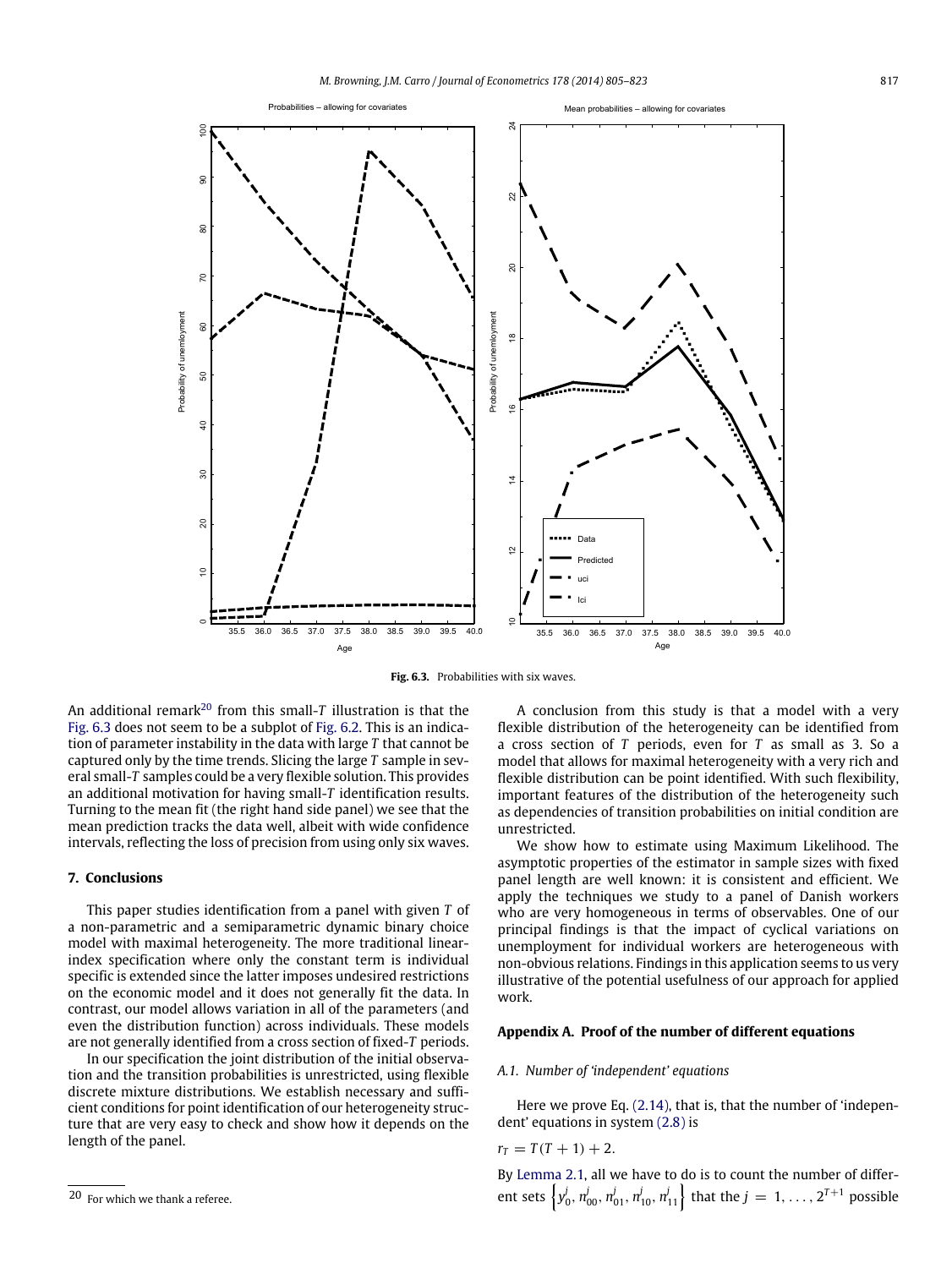paths can generate. Before counting, note that half of the  $r<sub>T</sub>$  possible different paths have  $y_0 = 0$  and the other half have  $y_0 = 1$ and these two halves are symmetric, so we can count only paths with  $y_0 = 0$  and multiply its number by two. Notice also that, for  $y_0 = 0$  cases,  $n_{00} + n_{01} > 0$ ,  $n_{10} + n_{11} > 0$  only if  $n_{01} > 0$ , and that  $n_{10}$  ∈ { $n_{01}$  − 1,  $n_{01}$ }. We set  $n_{00}$  to count, starting with the maximum value it can take:

- $-$  If  $n_{00} = T$ , then there is only one possibility: { $(y_0, n_{00}, n_{01}, n_{10},$ }  $n_{11})$ } = {(0, *T*, 0, 0, 0)}.
- If *n*<sup>00</sup> = *T* − 1, then there is only 1 possibility: {(0, *T* − 1, 1,  $(0, 0)$
- If *n*<sup>00</sup> = *T* − 2, then there are 2 possibilities: {(0, *T* − 2, 1, 1, 0),  $(0, T - 2, 1, 0, 1)$ .
- If *n*<sup>00</sup> = *T* − 3, then there are 3 possibilities: {(0, *T* − 3, 2, 1, 0),(0, *T* − 3, 1, 1, 1),(0, *T* − 3, 1, 0, 2)}.
- If  $n_{00} = T m$ , then there are *m* possibilities, which are:

$$
\left\{ \left(0, T-m, \left\lceil \frac{m-q}{2} \right\rceil, \left\lfloor \frac{m-q}{2} \right\rfloor, q \right) \right\}_{q=0}^{m-1}
$$
 (A.1)

where  $\lceil x \rceil$  gives the smallest integer greater than or equal to *x* and  $\lfloor x \rfloor$  gives the largest integer less than or equal to *x*.

This goes until  $m = T$ . Therefore,

$$
r_T = 2\left(1 + \sum_{m=1}^T m\right) = 2\left(1 + \frac{T(T+1)}{2}\right) = T(T+1) + 2
$$

where the 1 in  $\left(1+\sum_{m=1}^T m\right)$  is accounting for the one case with  $m = 0$ , that is,  $\{(0, T, 0, 0, 0)\}$ . Note that for this proof it is not necessary to write all the possible different  $\left\{ y_0^j, n_{00}^j, n_{01}^j, n_{10}^j, n_{11}^j \right\}$ sets. We only wanted to count them. However, knowing [\(A.1\)](#page-13-3) is going to be useful for the next proof.

## *A.2. Number of 'independent' equations with covariates:*  $r_{\text{xit}}(T, N_{\text{x}})$

Here we prove Eq. [\(A.2\),](#page-13-2) that is, that the number of different equations in the case with  $x_{it}$  covariate that takes  $N_x$  values and varies both in *i* and *t* is

$$
r_{xit}(T, N_x) = 2N_x \frac{(T + N_x - 1)!}{T! (N_x - 1)!} + 2N_x \sum_{m=1}^{T} \sum_{q=0}^{m-1} \frac{(T - m + N_x - 1)!}{(T - m)! (N_x - 1)!} \times \frac{\left(\left[\frac{m-q}{2}\right] + N_x - 1\right)!}{\left(\left[\frac{m-q}{2}\right] + (N_x - 1)\right)!} \times \frac{\left(\left[\frac{m-q}{2}\right] + N_x - 1\right)!}{\left(\left[\frac{m-q}{2}\right] + (N_x - 1)\right!} \frac{(q + N_x - 1)!}{q! (N_x - 1)!}.
$$
 (A.2)

It can be seen in [\(5.7\)](#page-7-4) that now we have to count the number of different sets  $\{y_0^j, x_0^j, n_{00|1}^j, \ldots, n_{00|N_x}^j, n_{01|1}^j, \ldots, n_{01|N_x}^j, n_{10|1}^j, \ldots\}$  $\ldots$  ,  $n_{10|N_x}^j$ ,  $n_{11|1}^j$ ,  $\ldots$  ,  $n_{11|N_x}^j\}$  that the  $j = 1, \ldots, 2^{N_x(T+1)}$  possible paths can generate.  $n_{01|l}^j$  is the number of  $y_{t-1} = 0 \rightarrow y_t = 0$ 1 transitions for path *j* given *xit* takes the *l*-th value. Note that  $\sum_{l=1}^{N_{\chi}} n_{00|l} = n_{00}$ , so the number of 00 transitions we have for the  $y_t$  are being divided between  $n_{00|1}^j, \ldots,$  and  $n_{00|N_\chi}^j$  depending on the value of  $x_{it}$  for each particular path. Therefore, we first count the number of ways  $n_{00}$  can be arranged into those  $N_x$  possible transitions without any other restriction than that (this includes that  $n_{00}$  transitions can be arranged in a way that some of the  $N_x$ 

new transition counters are zero). For any given value of  $n_{00} = n$ this number is:

<span id="page-13-4"></span>
$$
\frac{(n+N_x-1)!}{n!\,(N_x-1)!}.
$$
\n(A.3)

[\(A.3\)](#page-13-4) gives the number for a given set with  $n_{00} = n$ . We now have to add this for all the possible values of  $n_{00}$ . The problem and formula [\(A.3\)](#page-13-4) are the same for  $n_{01}$ ,  $n_{10}$ , and  $n_{11}$ . The number of possible sets of  $\{y_0, n_{00}, n_{01}, n_{10}, n_{11}\}$  and the sets have being derived in previous appendix. There are  $r<sub>T</sub>$  possible sets and, from Eq. [\(A.1\),](#page-13-3) the first half of the  $r_T$  sets of {*y*<sub>0</sub>,  $n_{00}$ ,  $n_{01}$ ,  $n_{10}$ ,  $n_{11}$ } are

<span id="page-13-5"></span>
$$
\left\{ (0, T, 0, 0, 0), \left\{ \left\{ \left( 0, T - m, \left\lceil \frac{m - q}{2} \right\rceil \right\}, \left( \frac{m - q}{2} \right) \right\}, \left( \frac{m - q}{2} \right) , q \right) \right\}_{q = 0}^{m - 1} \right\}.
$$
\n(A.4)

<span id="page-13-3"></span>The other half with  $y_0 = 1$  can be obtained similarly, and the total number will be the number for  $y_0 = 0$  multiplied by two.

Therefore, combining [\(A.3\)](#page-13-4) and [\(A.4\)](#page-13-5) we have that the number  $r_{\text{xit}}(T, N_{\text{x}})$  of possible sets of {*y*<sub>0</sub>, *x*<sub>0</sub>, *n*<sub>00|1</sub>, . . . , *n*<sub>00|*N*<sub>*x*</sub></sub>, *n*<sub>01|1</sub>, . . . ,  $n_{01|N_x}, n_{10|1}, \ldots, n_{10|N_x}, n_{11|1}, \ldots, n_{11|N_x}$  is given by Eq. [\(A.2\)](#page-13-2) that has been written again in this appendix. The *N<sup>x</sup>* comes from the number of possible values of  $x_0$  that will give other different combinations with everything else being equal.

## <span id="page-13-1"></span>**Appendix B. Proof of [Proposition 3.1:](#page-4-9) conditions for local identification**

Proving the local identification result in [Proposition 3.1](#page-4-9) is a direct implication of the rank of Jacobian of the system. The first section here shows that studying identification of the distribution of (*P*, *G*, *H*) in [\(3.3\)](#page-4-2) is equivalent to study identification of (*G*, *H*) conditional on the first observation. Then we present several steps that simplify the system and matrices we need to analyze. This is done in order to obtain a tractable form of the Jacobian of the system. Then, we present the result and its proof about the rank of the system conditional on the first observation. Finally, using that result, we prove [Proposition 3.1.](#page-4-9)

## <span id="page-13-0"></span>*B.1. Breaking the problem in two: focusing on the process conditional on the first observation*

<span id="page-13-2"></span>The system of equations that defines our problem [\(3.3\)](#page-4-2) can be expressed in terms of that system conditional on the initial observation times the distribution of the initial observation. That is  $\pi = \pi_{y_0} * Pr(y_0)$ , where  $\pi_{y_0}$  contains the probability of each of the  $\Gamma = 2^{T+1}$  paths conditional on the initial observation being  $y_0$ . The first  $\frac{\varGamma}{2}$  rows of  $\pi_{y_0}$  are the probabilities of the paths that start at  $y_0 = 0$ , given that  $y_0 = 0$ , and the last  $\frac{\Gamma}{2}$  rows are the probabilities of the paths that start at  $y_0 = 1$  conditional on  $y_0 = 1$ . <sup>[21](#page-13-6)</sup> The system is, then:

<span id="page-13-7"></span>
$$
\pi_{y_0} = \begin{bmatrix} \pi_{y_0=0} \\ \pi_{y_0=1} \end{bmatrix} = A_{y_0} \theta_{y_0} = \begin{bmatrix} A_{y_0=0} & \mathbf{0} \\ \mathbf{0} & A_{y_0=1} \end{bmatrix} \begin{bmatrix} \theta_{y_0=0} \\ \theta_{y_0=1} \end{bmatrix}
$$
 (B.1)

where  $\pi_{y_0=0}$  and  $\pi_{y_0=1}$  are vectors of dimension  $\frac{\Gamma}{2} \times 1$ ,  $\mathbf{A}_{y_0}$  is a  $\Gamma \times 2S$  matrix,  $\theta_{y_0}$  is a vector of dimension 2*S*,  $\mathbf{A}_{y_0=0}$  and  $\mathbf{A}_{y_0=0}$  are

<span id="page-13-6"></span><sup>&</sup>lt;sup>21</sup> Notice that the probability of the first  $\frac{\Gamma}{2}$  paths given  $y_0 = 1$  is zero because these are the paths that start at  $y_0 = 0$ . For the same reason the probability of the last  $\frac{\Gamma}{2}$  paths given  $y_0 = 0$  is zero.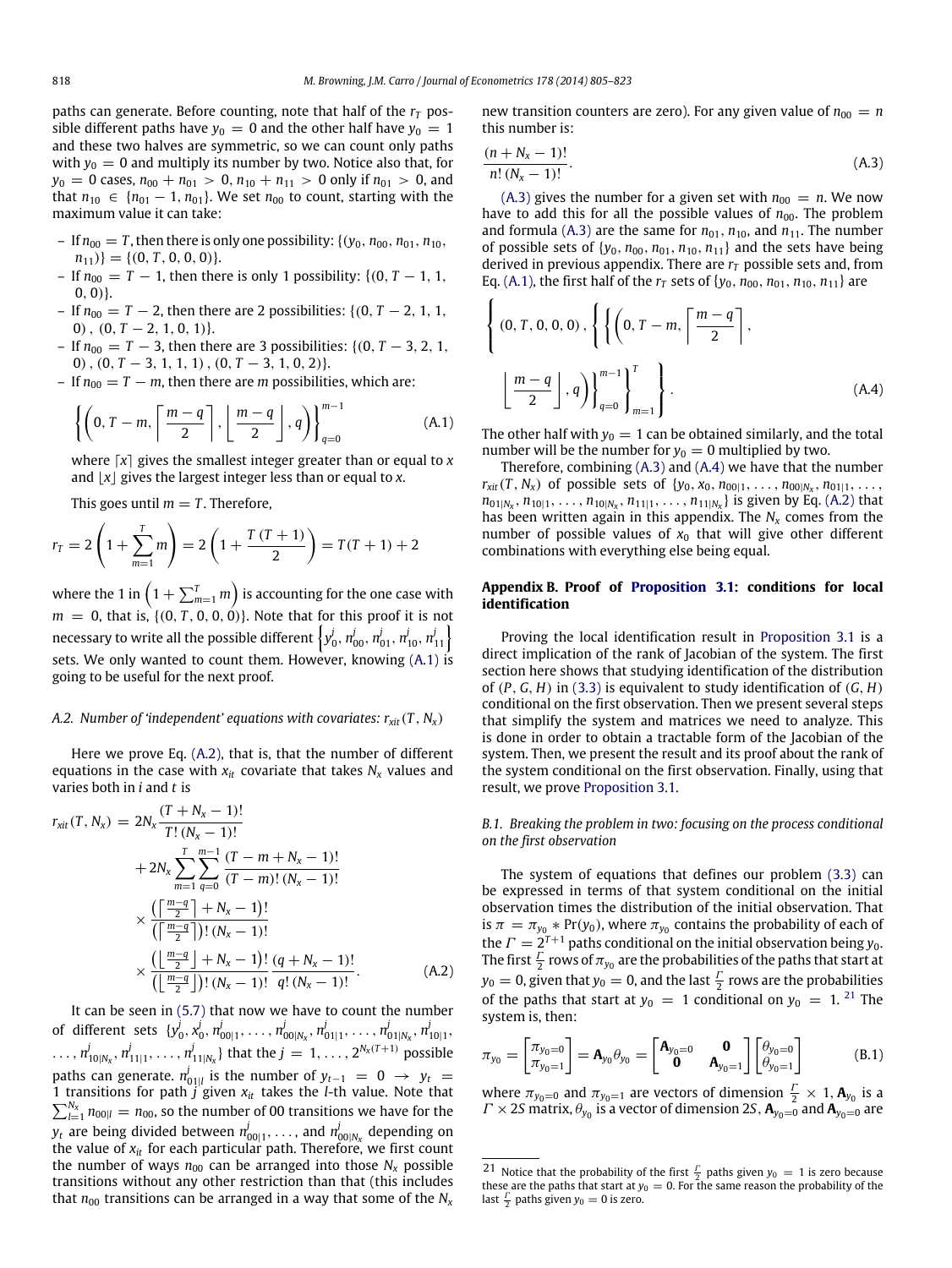$\frac{\Gamma}{2} \times S$  matrices, **0** are  $\frac{\Gamma}{2} \times S$  matrices whose elements are all zero, and  $\theta_{\gamma_0=1}$  and  $\theta_{\gamma_0=0}$  are vectors of dimension  $S \times 1$ . System [\(B.1\)](#page-13-7) is simply a compact expression for two separate processes: one for those observation that start with 0 and those that start with 1. The *j*th elements of  $\pi_{y_0=0}$  and  $\pi_{y_0=1}$  are respectively:

$$
\pi_{j|y_0=0} = \frac{\pi_j}{\sum\limits_{k=1}^{2^T} \pi_k} , \quad j = 1, ..., 2^T
$$
\n
$$
\pi_{j-2^T|y_0=1} = \frac{\pi_j}{\sum\limits_{k=2^T+1}^{2^{T+1}} \pi_k} , \quad j = 2^T + 1, ..., 2^{T+1}
$$

where  $\pi_j$  and  $\pi_k$  are the elements of  $\pi$  in [\(3.3\),](#page-4-2) that is, the unconditional proportions of each path. The elements of  $\theta_{y_0=0}$  and  $\theta_{y_0=1}$  give the probability of each type conditional on  $y_0 = 0$  and  $y_0 = 1$  respectively:

$$
\theta_{y_0=0} = \left[ \theta_{1|y_0=0}, \dots, \theta_{S-1|y_0=0}, 1 - \sum_{s=1}^{S-1} \theta_{s|y_0=0} \right]'
$$
  

$$
\theta_{y_0=1} = \left[ \theta_{1|y_0=1}, \dots, \theta_{S-1|y_0=1}, 1 - \sum_{s=1}^{S-1} \theta_{s|y_0=1} \right]'
$$

where

$$
\theta_{s|y_0=0} = \frac{\Pr(s, y_0 = 0)}{\Pr(y_0 = 0)} = \frac{\Pr(y_0 = 0|s) * \Pr(s)}{\sum_{k=1}^{S} \Pr(y_0 = 0|s) * \Pr(k)} = \frac{(1 - P_s) * \theta_s}{\sum_{k=1}^{S} (1 - P_k) * \theta_k} \quad \text{for } s = 1, ..., S - 1 \quad (B.2)
$$

$$
\theta_{s|y_0=1} = \frac{P_s * \theta_s}{\sum_{k=1}^S P_k * \theta_k}, \quad \text{for } s = 1, ..., S-1.
$$
 (B.3)

The system  $(B.1)$  contains all the information we can use to identify the distribution of (*Gs*, *Hs*) conditional on the initial observation. Once we have recovered  $\theta_{y_0=0}$  and  $\theta_{y_0=1}$  from that system, the distribution of  $P_s$  and the unconditional probability of each type  $(\theta_s)$ can be uniquely recovered from [\(B.2\),](#page-14-0) [\(B.3\),](#page-14-1) and the unconditional probability of the initial observation (which is a proportion of ones that we observe):

$$
Pr (y_0 = 1) = \sum_{k=1}^{S} P_k * \theta_k.
$$
 (B.4)

Once we have  $\theta_{y_0=0}$  and  $\theta_{y_0=1}$  and Pr ( $y_0=1$ ), [\(B.2\)–\(B.4\)](#page-14-0) from a system of 2*S* − 1 equations that uniquely identify the 2*S* − 1 unknowns  $(P_1, P_2, \ldots, P_S, \theta_1, \ldots, \theta_{S-1})$  for possible values of the parameters that are in the open interval (0, 1). Furthermore, these solutions have close forms. Substituting [\(B.4\)](#page-14-2) in [\(B.2\)](#page-14-0) and [\(B.3\)](#page-14-1) implies

$$
(1 - Pr (y_0 = 1)) \theta_{s|y_0 = 0} = \theta_s - P_s * \theta_s
$$
 (B.5)

$$
P_s * \theta_s = \Pr(y_0 = 1) \theta_{s|y_0 = 1}.
$$
 (B.6)

Then, substituting [\(B.6\)](#page-14-3) in [\(B.5\),](#page-14-4) and doing some manipulations we obtain the solution for  $\theta_s$ 

$$
\theta_{s} = \theta_{s|y_{0}=0} * (1 - \Pr(y_{0}=1)) + \theta_{s|y_{0}=1} * \Pr(y_{0}=1),
$$
  
for  $s = 1, ..., S - 1$ . (B.7)

Replacing  $\theta_s$  with its solution in [\(B.6\)](#page-14-3) we obtain the solution

$$
P_s = \frac{\theta_{s|y_0=1} * \Pr(y_0=1)}{\theta_{s|y_0=0} * (1 - \Pr(y_0=1)) + \theta_{s|y_0=1} * \Pr(y_0=1)},
$$
  
for  $s = 1, ..., S - 1$ . (B.8)

Finally, [\(B.4\)](#page-14-2) can be written as Pr ( $y_0 = 1$ ) =  $\sum_{k=1}^{S-1} P_k * \theta_k + P_S *$  $\left(1 - \sum_{k=1}^{S-1} \theta_k\right)$ . Substituting [\(B.7\)](#page-14-5) and [\(B.8\)](#page-14-6) here we can recover the solution for  $P_5$ :

<span id="page-14-7"></span>
$$
P_{S} = \frac{\Pr(y_{0} = 1) \left(1 - \sum_{k=1}^{S-1} \theta_{k|y_{0}=1}\right)}{1 - (1 - \Pr(y_{0} = 1)) \sum_{k=1}^{S-1} \theta_{k|y_{0}=0} - \Pr(y_{0} = 1) \sum_{k=1}^{S-1} \theta_{k|y_{0}=1}}.
$$
 (B.9)

This uniqueness or global invertibility in [\(B.2\),](#page-14-0) [\(B.3\),](#page-14-1) and [\(B.4\)](#page-14-2) means that any non-identification problem is going to be only in [\(B.1\).](#page-13-7) That is, if we are able to identify the distribution of (*G*, *H*) conditional on the first observation, we are also able to identify the unconditional distribution of (*P*, *G*, *H*).

That one-to-one map from 
$$
\left( \{ \theta_{s|y_0=0}, \theta_{s|y_0=1} \}_{s=1}^{S-1}, Pr(y_0=1) \right)
$$

to  $({\theta_s})_{s=1}^{S-1}$ ,  ${P_s}^S_{s=1}$ , also shows that we can identify different values of *P<sup>s</sup>* , that is, an underlying distribution of the heterogeneity in the probability of the initial observation, due to its relation with the distribution of the heterogeneity in (*G*, *H*). If they were independent, then  $\theta_{s|y_0=0} = \theta_{s|y_0=1}$ , and we could not identify different values of *P<sup>s</sup>* but the proportions of ones we observe in the first period. That is,  $\theta_{s|y_0=0} = \theta_{s|y_0=1}$  imply in [\(B.8\)](#page-14-6) and [\(B.9\)](#page-14-7) that  $P_s = Pr (y_0 = 1)$  for all  $s = 1, \ldots, S$ .<sup>[22](#page-14-8)</sup> On the other hand we most often only care about the distribution of the initial condition as long as it is correlated with the distribution of the rest of the periods and ignoring it leads to misleading conclusions. In such a situation we are only interested in the distribution of the heterogeneity in  $(G, H)$ .

## <span id="page-14-0"></span>*B.2. Decomposition of matrix*  $A_{y_0}$

<span id="page-14-1"></span>From Eqs. [\(2.7\)](#page-2-2) and [\(3.2\),](#page-4-13) without the probability of the initial observation since we have conditioned on it, any element of a row *j* of matrices  $A_{y_0=0}$  and  $A_{y_0=1}$  is given by  $G^{n_{01}^{j}}(1-G)^{n_{00}^{j}}H^{n_{11}^{j}}(1-H)^{n_{10}^{j}}$ . From the binomial theorem we have that *j*

<span id="page-14-9"></span>
$$
G^{n_{01}^{j}} (1 - G)^{n_{00}^{j}} H^{n_{11}^{j}} (1 - H)^{n_{10}^{j}}
$$
  
= 
$$
\sum_{z=0}^{n_{10}^{j}} \sum_{x=0}^{n_{00}^{j}} (-1)^{x} (-1)^{z} {n_{00}^{j} \choose x} {n_{10}^{j} \choose z} G^{(x+n_{01}^{j})} H^{(z+n_{11}^{j})}.
$$
 (B.10)

<span id="page-14-2"></span>Based on this we can decompose matrix  $\mathbf{A}_{y_0}$  as the product of two matrices:

$$
\mathbf{A}_{y_0} = \begin{bmatrix} \mathbf{C}_0 & \mathbf{0} \\ \mathbf{0} & \mathbf{C}_1 \end{bmatrix} \begin{bmatrix} \mathbf{E}_1 & \cdots & \mathbf{E}_S & \mathbf{0} & \cdots & \mathbf{0} \\ \mathbf{0} & \cdots & \mathbf{0} & \mathbf{E}_1 & \cdots & \mathbf{E}_S \end{bmatrix}
$$
 (B.11)

where  $C = \begin{bmatrix} c_0 & 0 \\ 0 & c_1 \end{bmatrix}$  will contain the coefficients  $((-1)^x(-1)^2)$  $\binom{n_{00}^j}{x}$   $\binom{n_{10}^j}{z}$  of [\(B.10\)](#page-14-9) and **E** will contain the corresponding *G*, *H* and *P* terms. The matrix **C** does not depend on the value of the parameters and, therefore, it will be unique for a given *T* .

**E***s* is the following vector

<span id="page-14-4"></span><span id="page-14-3"></span>
$$
\mathbf{E}'_{s} = \begin{bmatrix} 1 & G_{s} & \dots & G_{s}^{T} & H_{s} & G_{s}H_{s} & \dots & G_{s}^{T-1}H_{s} & H_{s}^{2} \\ \vdots & \vdots & \vdots & \ddots & \vdots & \vdots & \vdots & \vdots & \vdots \\ G_{s}^{T-2}H_{s}^{2} & \dots & \dots & H_{s}^{T-1} & G_{s}H_{s}^{T-1} & H_{s}^{T} \end{bmatrix}
$$
 (B.12)

<span id="page-14-8"></span><span id="page-14-6"></span><span id="page-14-5"></span><sup>22</sup> Another way of seeing this is to notice the following. If the initial condition is independent of the transition probabilities, the observations subsequent to the initial observation contain no information whatsoever about *P*. Therefore, we would have only one observation (the initial observation) to identify the distribution of *P*. With only one observation, only one proportion ( $P_s$  = Pr ( $y_0$  = 1) for all  $s$  = 1, . . . , *S*) can be identified.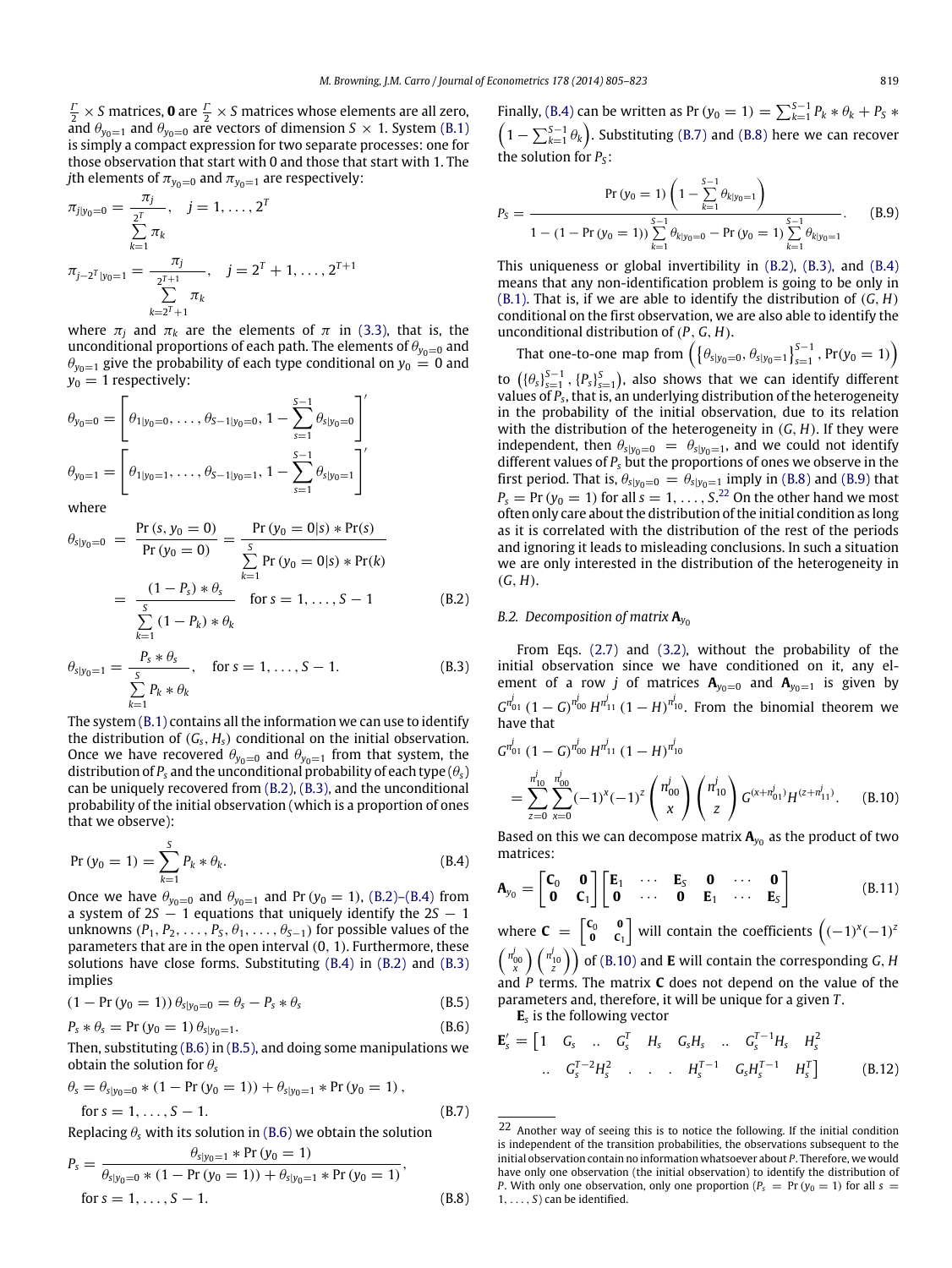of dimension

$$
e_T = \frac{(T+1)(T+2)}{2}.
$$
 (B.13)

Notice that  $e_T$  is the triangular number  $(T + 1)$ . For instance, with  $T = 2$ 

$$
\boldsymbol{E}_s = \begin{bmatrix} 1 & G_s & G_s^2 & H_s & G_s H_s & H_s^2 \end{bmatrix}'.
$$

Define  $C_0$  as  $\frac{T}{2} \times e_T$  matrix whose row *j* has the binomial coefficients from the path (the binary number with  $T + 1$  digits) that correspond with the decimal number  $(j-1)$  :  $j = 1, \ldots, \frac{\Gamma}{2}$ . For instance, the third row with  $T = 2$  corresponds with the path 010, which is the three-digit binary number that represents the decimal number 2. This way of using the corresponding decimal numbers to order the paths and rows of **C**0, also implies the order of the elements of vector **E***<sup>s</sup>* . Each row *j* in **C**<sup>0</sup> contains the coefficients of the different terms of [\(B.10\)](#page-14-9) plus the zeros needed to fill the rest of the cells for those elements in **E***<sup>s</sup>* that do not appear in the probability of path *j*. A coefficient  $\left((-1)^{x}(-1)^{z}\left(\frac{n_{00}^{j}}{x}\right)\left(\frac{n_{10}^{j}}{z}\right)\right)$  is completely defined by *j*, *x* and *z*, and it is in row *j* and column

$$
(Z + n_{11}^j)(T + 2) - \frac{(z + n_{11}^j)(z + n_{11}^j + 1)}{2} + x + 1 + n_{01}^j
$$
 (B.14)

of matrix  $C_0$ .

Define  $C_1$  in the same way as  $C_0$ , but  $j = \frac{\Gamma}{2} + 1, \ldots, T$ . Each coefficient of [\(B.10\)](#page-14-9) is in the column given by [\(B.14\)](#page-15-0) and row  $j - \frac{\Gamma}{2}$ . Then,

$$
\mathbf{C} = \begin{bmatrix} \mathbf{C}_0 & \mathbf{0} \\ \mathbf{0} & \mathbf{C}_1 \end{bmatrix} . \tag{B.15}
$$

The dimension of **C** is  $\Gamma \times 2e_T$  and the dimension of each sub-matrix **C**<sub>0</sub> and **C**<sub>1</sub> is  $\frac{\Gamma}{2} \times e_T$ . From [\(B.10\)](#page-14-9) and [\(B.14\)](#page-15-0) matrix **C** can be easily computed for any given *T*. For example, with  $T = 2$ 

|          |                |                                                      |  |  |                               |              |                   | $-2$ 1 0 0 0 0 0 0 0 0 0 1                 |          |        |
|----------|----------------|------------------------------------------------------|--|--|-------------------------------|--------------|-------------------|--------------------------------------------|----------|--------|
| $\Omega$ |                | $1 \quad -1 \quad 0 \quad 0 \quad 0 \quad 0 \quad 0$ |  |  |                               |              | $0\quad 0$        | $\mathbf{0}$                               | $\bf{0}$ | (B.16) |
| $\Omega$ | $\sim$ 1       |                                                      |  |  | $0 \t 0 \t -1 \t 0 \t 0 \t 0$ | $\mathbf{0}$ | $\bf{0}$          | $\mathbf{0}$                               | - 0      |        |
| $\Omega$ | $\overline{0}$ |                                                      |  |  |                               |              |                   | $0$ 0 1 0 0 0 0 0 0<br>0 0 0 0 1 -1 0 -1 1 | 0        |        |
| 0        | $\mathbf{0}$   |                                                      |  |  |                               |              |                   |                                            | $\Omega$ |        |
| $\Omega$ | $\mathbf{0}$   |                                                      |  |  |                               |              | 0 0 0 0 0 1 0 0   |                                            | $-1$ 0 1 |        |
| $\Omega$ | $\mathbf{0}$   |                                                      |  |  |                               |              | 0 0 0 0 0 0 0 1 0 |                                            | $-1$     |        |
|          | $\bf{0}$       |                                                      |  |  | 0 0 0 0 0 0 0                 |              | $\mathbf{0}$      | $\Omega$                                   |          |        |
|          |                |                                                      |  |  |                               |              |                   |                                            |          |        |

with dimension  $8 \times 12$ .

<span id="page-15-1"></span>*B.3. Eliminating redundancies in*  $A_{y_0}$ 

As stated in [Proposition 2.2](#page-3-8) only  $r_T$  (= $T(T + 1) + 2$ ) of the  $\Gamma$  (=2<sup>T+1</sup>) possible paths are distinct paths. Therefore,  $\mathbf{A}_{y_0}$  cannot have a rank bigger than  $r_{T}$  since  $\mathit{\Gamma}-r_{T}$  rows in  $\textbf{A}_{y_{0}}$  are repetitions of rows whose paths are the same. Here eliminate those redundancies in  ${\boldsymbol A}_{{\mathsf y}_0}$  since it is the rank of it which will define the rank of the system and the rank of its Jacobian will be the rank of *J*. Let us denote the matrix without redundancies with the subscript *r*.

First we take from **C** those rows *j* that correspond to a path *j* that is not different from a previous path. This means that the number of rows of **C***<sup>r</sup>* is *r<sup>T</sup>* . Secondly we reduce the number of columns in **C** that are zero or can be expressed as linear combinations of other columns. This means that we are eliminating 2*T* columns (*T* in each sub-matrix  $C_0$  and  $C_1$ ) so that the number of columns of  $C_r$  equals  $r_T$ too. This column reduction requires the corresponding adjustment in *E<sup>s</sup>* .

In **C**<sup>0</sup> this only requires to eliminate the *T* columns that are zero. These columns correspond to the *T* elements in *E<sup>s</sup>* that are only a function of  $H_s$ . That is, we eliminate  $H_s$ ,  $H_s^2$ , ..., and  $H_s^T$  from  $E_s$ 

when using it in the part of the system that gives the probability for those paths starting with 0. These elements are part of  $(B.10)$  for the paths that start at  $y_0 = 1$  but  $H_s$  cannot be alone an element of [\(B.10\)](#page-14-9) when  $y_0 = 0$ . Then,

$$
\mathbf{E}'_{s,0r} = \begin{bmatrix} 1 & G_s & \dots & G_s^T & G_s H_s & \dots & G_s^{T-1} H_s & G_s H_s^2 \\ \dots & G_s^{T-2} H_s^2 & \dots & \dots & G_s H_s^{T-1} \end{bmatrix} . \tag{B.17}
$$

In **C**1, in addition to a column that is zero and corresponds to element  $G_s^T$  in vector  $E_s$ , there are  $T-1$  columns that are linear combinations of other columns. These *T* − 1 columns to be eliminated from  $C_1$  correspond to  $\left\{G_s^{T-i}H^i\right\}_{i=1}^{T-1}$  in  $E_s$ . We eliminate  $\left\{G_s^{T-i}H_s^i\right\}_{i=1}^{T-1}$  from  $E_s$  and replace  $\left\{\left\{G_s^{T-i}H_s^j\right\}_{i=0}^{i-1}\right\}_{i=0}^{T-1}$ *j*=0 *<sup>T</sup>*−<sup>1</sup> *i*=1 by  $\left\{ \left\{ G_s^T \right\}^{-i} H_s^j \left( 1 - H_s^{i-j} \right) \right\}_{i=0}^{i-1}$ *j*=0 *<sup>T</sup>*−<sup>1</sup> *i*=1 . This reflects the fact that, for paths starting at  $y_0 = 1$ ,  $G_s^T$  cannot be part of [\(B.10\),](#page-14-9) and  $G_s$  with any exponent will only appear in [\(B.10\)](#page-14-9) if there is at least a  $(1 - H)$ , given that *G* is Pr ( $y_t = 1|y_{t-1} = 0$ ). Thus, the vector  $\mathbf{E}_{s1r}$  is of dimension  $\frac{r_T}{2}$ , its typical element is  $G_s^{T-i}H_s^j\left(1-H_s^{i-j}\right)$  for  $i=$ 1, ...,  $T-1$  and  $j = 0, \ldots, i-1$ , which is in position  $T+i+1$  $1 + 1$  {*j* > 0}  $\sum_{k=0}^{j-1} (T - k)$  in the vector. That is,

<span id="page-15-0"></span>
$$
\mathbf{E}'_{s,1r} = \begin{bmatrix} 1 & G_s \left( 1 - H_s^{T-1} \right) & \dots & G_s^{T-1} \left( 1 - H_s \right) & H_s \end{bmatrix}
$$
\n
$$
G_s H_s \left( 1 - H_s^{T-2} \right) & \dots & G_s^{T-2} H_s \left( 1 - H_s \right) & H_s^2
$$
\n
$$
G_s H_s^2 \left( 1 - H_s^{T-3} \right) & \dots & G_s^{T-3} H_s^2 \left( 1 - H_s \right) & \dots & \dots
$$
\n
$$
H_s^{T-2} \left( G_s H_s^{T-2} \left( 1 - H_s \right) & H_s^{T-1} \left( H_s^T \right) \right). \tag{B.18}
$$

For example, with  $T = 2$  and  $S = 2$ :

|     | $-\pi_1 y_0=0$   |                                                                                                                   |                                                     |                                             |                  |                                              |                  |              |                                                                                                                  |          |              |              |              |
|-----|------------------|-------------------------------------------------------------------------------------------------------------------|-----------------------------------------------------|---------------------------------------------|------------------|----------------------------------------------|------------------|--------------|------------------------------------------------------------------------------------------------------------------|----------|--------------|--------------|--------------|
|     | $\pi_{2 y_0=0}$  |                                                                                                                   |                                                     |                                             |                  |                                              |                  |              |                                                                                                                  |          |              |              |              |
|     | $\pi_{3 y_0=0}$  |                                                                                                                   |                                                     |                                             |                  |                                              |                  |              |                                                                                                                  |          |              |              |              |
|     |                  | $\pi_{4 y_0=0}$<br>$\begin{cases}\n\pi_{4 y_0=0} \\ \pi_{5 y_0=1} \\ \pi_{6 y_0=1} \\ \pi_{7 y_0=1}\n\end{cases}$ |                                                     |                                             |                  |                                              |                  |              |                                                                                                                  |          |              |              |              |
|     |                  |                                                                                                                   |                                                     |                                             |                  |                                              |                  |              |                                                                                                                  |          |              |              |              |
|     |                  |                                                                                                                   |                                                     |                                             |                  |                                              |                  |              |                                                                                                                  |          |              |              |              |
|     | $\pi_{7 y_0=1}$  |                                                                                                                   |                                                     |                                             |                  |                                              |                  |              |                                                                                                                  |          |              |              |              |
|     | $-\pi_{8 y_0=1}$ |                                                                                                                   |                                                     |                                             |                  |                                              |                  |              |                                                                                                                  |          |              |              |              |
|     |                  |                                                                                                                   | $^{-2}$                                             | $\mathbf{1}$                                | $\mathbf 0$      | $\bf{0}$                                     | 0                | $\bf{0}$     | 0                                                                                                                | 0        | 0            | 0            | 0            |
|     |                  |                                                                                                                   |                                                     | $-1$                                        | $\bf{0}$         | $\bf{0}$                                     | 0                | $\bf{0}$     | 0                                                                                                                | 0        | 0            | 0            | $\pmb{0}$    |
|     |                  |                                                                                                                   |                                                     | $\bf{0}$                                    | 0                | $-1$                                         | 0                | $\bf{0}$     | 0                                                                                                                | 0        | 0            | 0            | 0            |
|     |                  | $\begin{bmatrix} 0 \\ 0 \\ 0 \\ 0 \\ 0 \\ 0 \end{bmatrix}$                                                        | $\begin{array}{c} 1 \\ 1 \\ 0 \end{array}$          | $\pmb{0}$                                   | $\bf{0}$         | $\mathbf{1}$                                 | 0                | $\bf{0}$     | $\bf{0}$                                                                                                         | 0        | 0            | 0            | $\bf{0}$     |
|     |                  |                                                                                                                   | $\boldsymbol{0}$                                    | $\pmb{0}$                                   | $\boldsymbol{0}$ | 0                                            | 0                | $\mathbf{1}$ | $-1$                                                                                                             | 0        | $-1$         | $\mathbf{1}$ | 0            |
|     |                  |                                                                                                                   | $\bf{0}$                                            | $\bf{0}$                                    | $\boldsymbol{0}$ | 0                                            | 0                | $\bf{0}$     | $\mathbf{1}$                                                                                                     | 0        | $\pmb{0}$    | $-1$         | 0            |
|     |                  | $\bf{0}$                                                                                                          | $\pmb{0}$                                           | $\bf{0}$                                    | $\bf{0}$         | 0                                            | $\bf{0}$         | $\bf{0}$     | 0                                                                                                                | $\bf{0}$ | $\mathbf{1}$ | 0            | $-1$         |
|     |                  | L <sub>0</sub>                                                                                                    | $\mathbf{0}$                                        | $\bf{0}$                                    | $\bf{0}$         | $\bf{0}$                                     | $\bf{0}$         | $\mathbf{0}$ | 0                                                                                                                | 0        | 0            | $\bf{0}$     | $\mathbf{1}$ |
|     |                  |                                                                                                                   | $\mathbf{1}$                                        | $\mathbf{1}$                                |                  | 0                                            | $\pmb{0}$        |              |                                                                                                                  |          |              |              |              |
|     |                  |                                                                                                                   |                                                     |                                             |                  | 0                                            | $\pmb{0}$        |              |                                                                                                                  |          |              |              |              |
|     |                  |                                                                                                                   | $\begin{array}{c} G_2 \\ G_2^2 \\ H_2 \end{array}$  |                                             | 0                |                                              | $\bf{0}$         |              |                                                                                                                  |          |              |              |              |
|     |                  |                                                                                                                   | $G_1$<br>$G_1^2$<br>$H_1$<br>$H_1^2$<br>0<br>0<br>0 |                                             | 0                |                                              | $\bf{0}$         |              |                                                                                                                  |          |              |              |              |
|     |                  |                                                                                                                   |                                                     |                                             |                  | 0                                            | $\pmb{0}$        |              | $\begin{bmatrix} \theta_{1 y_0=0} \\ 1-\theta_{1 y_0=0} \\ \theta_{1 y_0=1} \\ 1-\theta_{1 y_0=1} \end{bmatrix}$ |          |              |              |              |
| $*$ |                  |                                                                                                                   |                                                     | $\begin{array}{c}G_2H_2\\ H_2^2\end{array}$ |                  | 0                                            | $\pmb{0}$        |              |                                                                                                                  |          |              |              |              |
|     |                  |                                                                                                                   |                                                     | $\pmb{0}$                                   | $\mathbf{1}$     |                                              | $\mathbf{1}$     |              |                                                                                                                  |          |              |              |              |
|     |                  |                                                                                                                   |                                                     | $\bf{0}$                                    |                  |                                              | $G_2$<br>$G_2^2$ |              |                                                                                                                  |          |              |              |              |
|     |                  |                                                                                                                   | $\bf{0}$                                            | $\bf{0}$                                    |                  | $\begin{array}{cc} G_1 \\ G_1^2 \end{array}$ |                  |              |                                                                                                                  |          |              |              |              |
|     |                  |                                                                                                                   | $\pmb{0}$                                           | $\pmb{0}$                                   |                  | ${\cal H}_1$                                 | H <sub>2</sub>   |              |                                                                                                                  |          |              |              |              |
|     |                  |                                                                                                                   | 0                                                   | 0                                           |                  | $G_1H_1$                                     | $G_2H_2$         |              |                                                                                                                  |          |              |              |              |
|     |                  |                                                                                                                   | $\overline{0}$                                      | $\pmb{0}$                                   |                  | $H_1^2$                                      | $H_2^2$          |              |                                                                                                                  |          |              |              |              |
|     |                  |                                                                                                                   |                                                     |                                             |                  |                                              |                  |              |                                                                                                                  |          |              |              |              |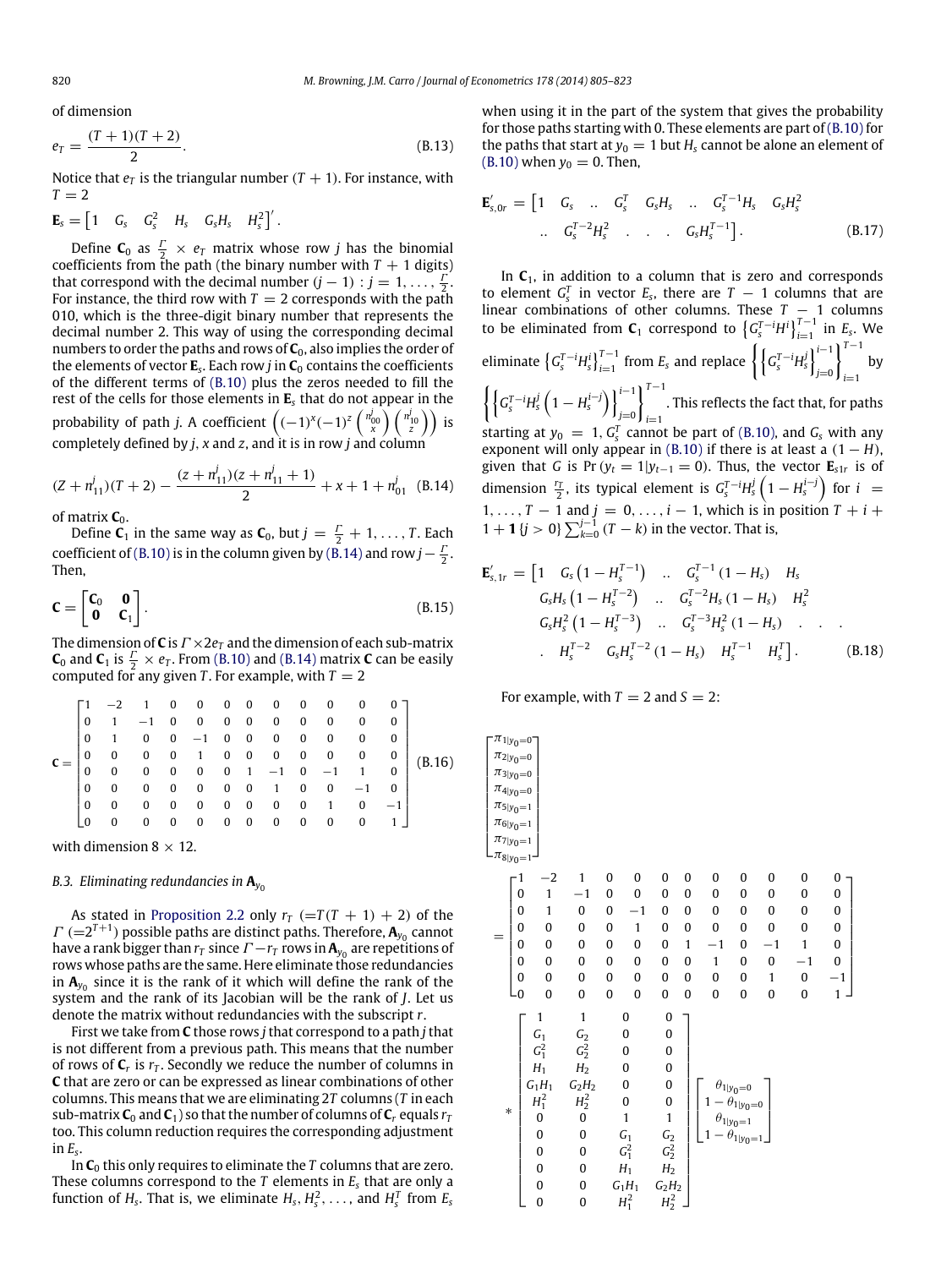$$
\begin{bmatrix}\n1 & -2 & 1 & 0 & 0 & 0 & 0 & 0 \\
0 & 1 & -1 & 0 & 0 & 0 & 0 & 0 \\
0 & 1 & 0 & -1 & 0 & 0 & 0 & 0 \\
0 & 0 & 0 & 1 & 0 & 0 & 0 & 0 \\
0 & 0 & 0 & 0 & 1 & -1 & -1 & 0 \\
0 & 0 & 0 & 0 & 0 & 1 & 0 & 0 \\
0 & 0 & 0 & 0 & 0 & 0 & 1 & -1\n\end{bmatrix}
$$
\n
$$
\times \begin{bmatrix}\n1 & 1 & 0 & 0 & 0 \\
G_1 & G_2 & 0 & 0 & 0 \\
G_1^2 & G_2^2 & 0 & 0 & 0 \\
G_1^2 & G_2^2 & 0 & 0 & 0 \\
0 & 0 & 1 & 1 & 0 \\
0 & 0 & 0 & H_1 & H_2 \\
0 & 0 & H_1^2 & H_2^2\n\end{bmatrix}
$$
\n
$$
\times \begin{bmatrix}\n\theta_{1|y_0=0} \\
1-\theta_{1|y_0=1} \\
\theta_{1|y_0=1} \\
1-\theta_{1|y_0=1}\n\end{bmatrix}
$$
\n(B.19)

where the three matrices in the last line are respectively denoted  $\textbf{b} \textbf{y} \textbf{C}_r \left( = \begin{bmatrix} \textbf{c}_{0r} & \textbf{0} \ \textbf{0} & \textbf{c}_{1r} \end{bmatrix} \right), \textbf{E}_{y_0r} \left( = \begin{bmatrix} \textbf{E}_{1,0r} & \textbf{E}_{2,0r} & \textbf{0} \ \textbf{0} & \textbf{0} & \textbf{E}_{1,1r} & \textbf{E}_{2,1r} \end{bmatrix} \right), \text{and } \theta_{y_0}.$ 

## *B.4. Isolating the unknown parameters*

It is important to note that **C** and **C***<sup>r</sup>* do not depend on unknown parameters. We can construct **C** and **C***<sup>r</sup>* and calculate the rank of **C** for any given *T* , using [\(B.10\),](#page-14-9)[\(B.14\)](#page-15-0) and indications in [Appendix B.3.](#page-15-1) Obviously, the rank of **C** is equal to the rank of **C***<sup>r</sup>* . [Table 3.1](#page-4-4) reports rank( $C$ ), for  $T = 2, \ldots, 23$ . For all those values of  $T$ , the rank of  $C$ is the number of equations that are different in the system,  $r<sub>T</sub>$ :

$$
r_T = T(T + 1) + 2 = \text{rank}(\mathbf{C}) = \text{rank}(\mathbf{C}_r). \tag{B.20}
$$

The value *r<sup>T</sup>* is also the dimension of the square matrix **C***<sup>r</sup>* . That is, **C***r* is a matrix of full rank and we can invert it. Then, our system conditional in the first observation:

$$
\pi_{y_0r} = \mathbf{C}_r \mathbf{E}_{y_0r} \theta_{y_0}
$$
  
is equivalent to

$$
\mathbf{C}_r^{-1} \pi_{y_0 r} = \mathbf{E}_{y_0 r} \theta_{y_0}
$$
\n(B.21)

where  $\mathbf{C}_r^{-1} = \begin{bmatrix} \mathbf{c}_{0r}^{-1} & \mathbf{0} \\ \mathbf{0} & \mathbf{c}_{1r}^{-1} \end{bmatrix}$  $\big]$  and  $\pi_{y_0 r}$  are the proportions, conditional on  $y_0$ , for the  $r<sub>T</sub>$  paths that are different. The advantage of [\(B.21\)](#page-16-1) is that the right hand side contains only unknown values. The two subsystems in [\(B.21\),](#page-16-1) one conditional on  $y_0 = 0$  and the other conditional on  $y_0 = 1$ , are

$$
\mathbf{C}_{0r}^{-1}\pi_{y_0=0r} = \begin{bmatrix} 1 & \cdots & 1 \\ G_1 & \cdots & G_S \\ \vdots & \ddots & \vdots \\ G_1^{-1}H_1^{j} & \cdots & G_S^{-1}H_S^{j} \\ \vdots & \ddots & \vdots \\ G_1H_1^{-1} & \cdots & G_SH_S^{-1} \end{bmatrix}
$$

$$
\times \begin{bmatrix} \theta_{1|y_0=0} \\ \theta_{S-1|y_0=0} \\ \vdots \\ \theta_{S-1|y_0=0} \\ 1 - \sum_{s=1}^{S-1} \theta_{s|y_0=0} \end{bmatrix}
$$
(B.22)

$$
\mathbf{C}_{1r}^{-1}\pi_{y_0=1r}
$$
\n
$$
= \begin{bmatrix}\nG_1 (1 - H_1^{T-1}) & \cdots & G_S (1 - H_S^{T-1}) \\
G_1^{T-i}H_1^j (1 - H_1^{i-j}) & \cdots & G_S^{T-i}H_S^j (1 - H_S^{i-j}) \\
\vdots & \vdots & \ddots & \vdots \\
H_1^T & \cdots & H_S^T\n\end{bmatrix}
$$
\n
$$
\times \begin{bmatrix}\n\theta_{1|y_0=1} \\
\theta_{S-1|y_0=1} \\
1 - \sum_{s=1}^{S-1}\theta_{s|y_0=1}\n\end{bmatrix}.
$$
\n(B.23)

<span id="page-16-3"></span>It is clear from a direct inspection of [\(B.22\)](#page-16-2) and [\(B.23\)](#page-16-3) that the first equation in each of these two systems is trivially satisfied for any value of the parameters since it is the sum of the probability of point of support *s* which by definition is always equal to one. Therefore, although [\(B.21\)](#page-16-1) contains  $r<sub>T</sub>$  different equations, only  $r<sub>T</sub>$  − 2 equations restrict the value of the unknowns. This correspond to the fact that elements in  $\pi_{\nu_0=0}$  and  $\pi_{\nu_0=1}$  sum one, so one of them can be expressed as a linear combination of all the other elements inside each subsystem. Given this, in what follows when we refer to the these systems [\(B.21\)–\(B.23\),](#page-16-1) and to matrix  $\mathbf{E}_{y_0r}$  we are referring to their formulation without the first elements that trivially sum one. Then the dimension of  $\mathbf{E}_{y_0r}$  is  $(r_T - 2) \times S$ .

## <span id="page-16-0"></span>*B.5. The rank of* **J***<sup>r</sup> matrix*

The identification result that we try to prove is based on **J** (the Jacobian matrix of system [\(3.3\)\)](#page-4-2) having rank greater than or equal to the number of unknowns. This is equivalent to the Jacobian of [\(B.21\)](#page-16-1) having rank greater than or equal to the number of unknowns in this system. We denote the latter by **J***<sup>r</sup>* . **J***r* is a matrix of dimension  $(r_T - 2) \times (4S - 2)$  composed of the following parts:

– First *S* columns that contain the derivatives with respect to  $G_1, \ldots, G_S$ , whose general form is

<span id="page-16-1"></span>
$$
\begin{bmatrix}\n\theta_{\text{s}|y_0=0} \\
(T-i) G_s^{T-i-1} H_s^j \theta_{\text{s}|y_0=0} \\
\vdots \\
H_s^{T-1} \theta_{\text{s}|y_0=0} \\
(1 - H_s^{T-1}) \theta_{\text{s}|y_0=1} \\
(T-i) G_s^{T-i-1} H_s^j \left(1 - H_1^{i-j}\right) \theta_{\text{s}|y_0=1} \\
\vdots \\
0\n\end{bmatrix}.
$$
\n(B.24)

<span id="page-16-2"></span>– Next *S* columns that contain the derivatives with respect to  $H_1, \ldots, H_S$ , whose general form is

$$
\begin{bmatrix}\n0 \\
jG_{s}^{T-i}H_{s}^{j-1}\theta_{s|y_{0}=0} \\
(T-1) G_{s}H_{s}^{T-2}\theta_{s|y_{0}=0} \\
-(T-1) G_{s}H_{s}^{T-2}\theta_{s|y_{0}=1} \\
G_{s}^{T-i} (jH_{s}^{j-1} (1 - H_{s}^{i-j}) - (i-j) H_{s}^{i-1}) \theta_{s|y_{0}=1} \\
TH_{s}^{T-1}\theta_{s|y_{0}=1}\n\end{bmatrix}.
$$
\n(B.25)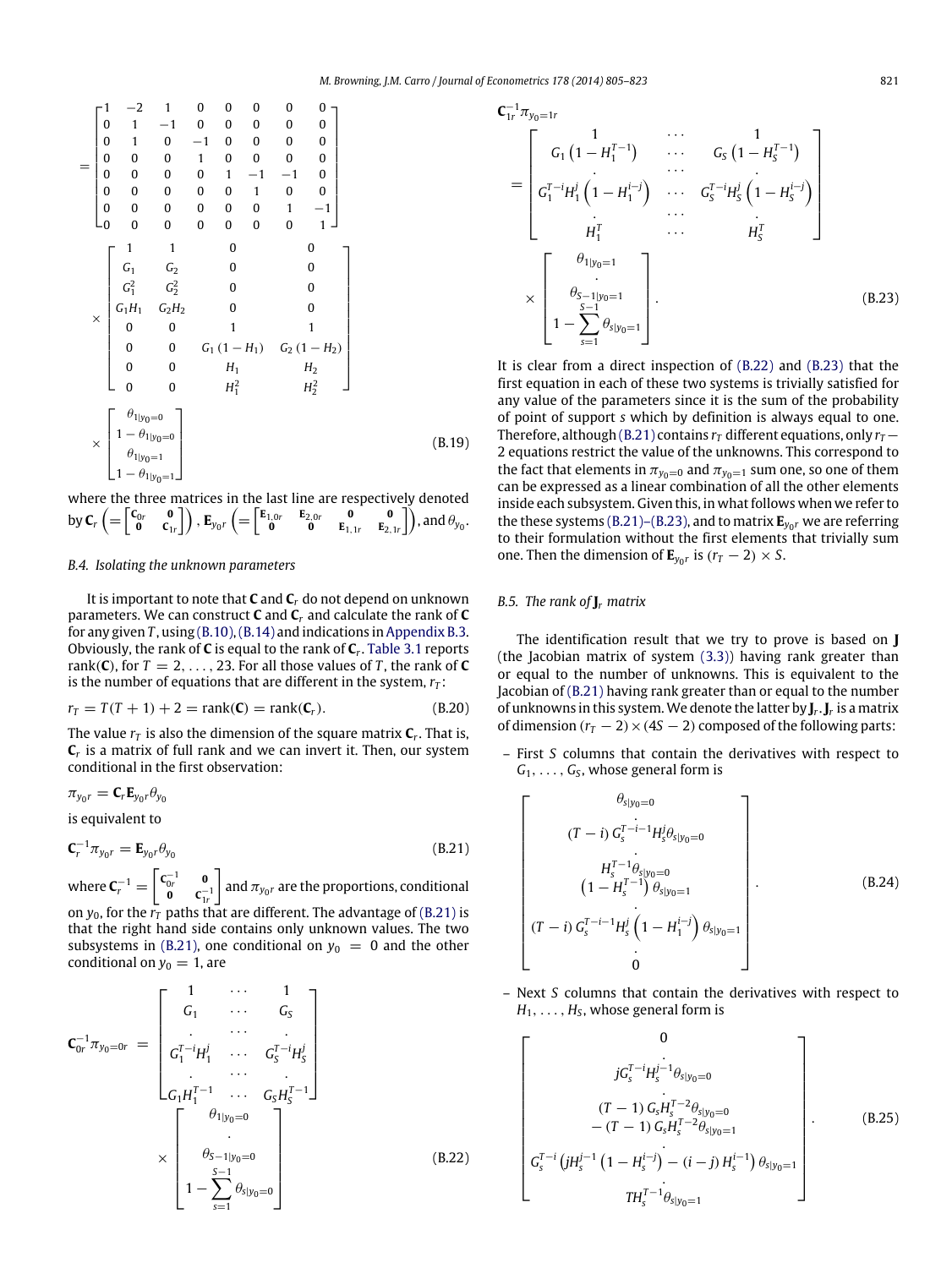<span id="page-17-1"></span>
$$
\mathbf{J}_{r} = \begin{bmatrix} \theta_{1|y_{0}=0} & (1 - \theta_{1|y_{0}=0}) & 0 & 0 & G_{1} - G_{2} & 0 \\ 2G_{1}\theta_{1|y_{0}=0} & 2G_{2} (1 - \theta_{1|y_{0}=0}) & 0 & 0 & G_{1}^{2} - G_{2}^{2} & 0 \\ H_{1}\theta_{1|y_{0}=0} & H_{2} (1 - \theta_{1|y_{0}=0}) & G_{1}\theta_{1|y_{0}=0} & G_{2} (1 - \theta_{1|y_{0}=0}) & G_{1}H_{1} - G_{2}H_{2} & 0 \\ (1 - H_{1}) \theta_{1|y_{0}=1} & (1 - H_{2}) (1 - \theta_{1|y_{0}=1}) & -G_{1}\theta_{1|y_{0}=1} & -G_{2} (1 - \theta_{1|y_{0}=1}) & 0 & * \\ 0 & 0 & \theta_{1|y_{0}=1} & (1 - \theta_{1|y_{0}=1}) & 0 & H_{1} - H_{2} \\ 0 & 0 & 2H_{1}\theta_{1|y_{0}=1} & 2H_{2} (1 - \theta_{1|y_{0}=1}) & 0 & H_{1}^{2} - H_{2}^{2} \end{bmatrix}
$$
(B.27)  
\n
$$
* = G_{1} (1 - H_{1}) - G_{2} (1 - H_{2}).
$$

**Box I.**

– Last 2 (*S* − 1) columns that contain the derivatives with respect to  $\theta_{1|y_0=0}, \ldots, \theta_{S-1|y_0=0}, \theta_{1|y_0=1}, \ldots, \theta_{S-1|y_0=1}$ , whose general form is:

$$
\begin{bmatrix}\nG_{s} - G_{S} \\
G_{s}^{T-i}H_{s}^{j} - G_{s}^{T-i}H_{S}^{j} \\
G_{s}H_{s}^{T-1} - G_{s}H_{S}^{T-1} \\
G_{1} (1 - H_{1}^{T-1}) - G_{S} (1 - H_{S}^{T-1}) \\
\vdots \\
G_{s}^{T-i}H_{s}^{j} (1 - H_{s}^{i-j}) - G_{s}^{T-i}H_{S}^{j} (1 - H_{S}^{i-j}) \\
H_{s}^{T} - H_{S}^{T}\n\end{bmatrix}.
$$
\n(B.26)

For example, with  $T = 2$  and  $S = 2$ , we have  $J_r$  given in [Box I](#page-17-1)

Since we are trying to derive the minimum number of periods needed for identifying a distribution with *S* points of support, we first look at the case where *S* is not limiting the rank of the matrix. Therefore, we consider here a case where **J***<sup>r</sup>* is a squared matrix:  $4S - 2 = r<sub>T</sub> - 2$ . If squared **J**<sub>*r*</sub> matrix has full rank, this will give the identification condition.

**J***<sup>r</sup>* depends on the value of the unknown parameters, and so does the determinant of it det (**J***r*). Therefore, by simply looking at its general form we cannot conclude whether det (**J***r*) is different from zero for all the possible values of the parameters. However, it is not difficult to see that if we evaluate det  $(J_r)$  at values of the parameters where there is no special relations between the different parameters and points of support all the rows and columns in **J**<sub>*r*</sub> are linearly independent and, therefore det  $(I_r) \neq 0$ when evaluated at those values. Furthermore, simulating many times the matrix **J***<sup>r</sup>* with random draws for the *P<sup>s</sup>* 's, *G<sup>s</sup>* 's and *H<sup>s</sup>* 's we found for all those values that squared **I**<sub>*r*</sub> has det (**I**<sub>*r*</sub>)  $\neq$  0 that is, full rank and, therefore the rank of  $J_r$  is given by:  $r_T$   $-$  2. Of course this only shows that  $J_r$  has full rank for those particular numbers tried on the simulations. However finding even only one point for which det  $(\mathbf{J}_r) \neq 0$  is going to be crucial to prove a result about the rank of **J***<sup>r</sup>* in general. The argument is as follows.

Firstly, it is important to note that the equations in system [\(B.21\)](#page-16-1) are polynomial functions and, therefore det (**J***r*) is also a polynomial function  $\mathbb{R}^{4S-2} \longrightarrow \mathbb{R}$ . A polynomial function is either identically zero; that is, it is zero for all values at which that function is evaluated, or the set of values at which is zero (its roots), is of measure zero in **R** 4*S*−2 . This result is proved in Lemma 1.1 of [Eisenfeld](#page-18-27) [\(1986\)](#page-18-27). According to this result, if the polynomial function is not identically zero, then it is different from zero almost everywhere. Therefore, using Lemma 1.1 of [Eisenfeld](#page-18-27) [\(1986\)](#page-18-27), it is enough to have found a value of the parameters such that det  $(\mathbf{J}_r) \neq$ 0 at that particular point to conclude that the det  $(J_r) \neq 0$  almost everywhere. Putting it in different words, given that there are points at which **J***<sup>r</sup>* has full rank, the set of values of the unknown parameters for which squared **J***<sup>r</sup>* does not have full rank is a set of measure zero.

Thus, we can conclude that for any given *S*,

 $rank(I_r) = min (r_T - 2, 4S - 2)$ 

almost everywhere.

#### *B.6. Proof of [Proposition 3.1](#page-4-9)*

That [\(3.8\)](#page-4-8) in [Proposition 3.1](#page-4-9) is a sufficient condition for identification is a direct application of the general inverse function theorem and the result about the rank of the Jacobian we have shown above. For local point identification of  $(G, H)$  | $y_0$  the inverse function theorem requires that the rank of  $J_r$  be equal to the number of unknown parameters. As shown in [B.5,](#page-16-0) the rank of **J**<sub>*r*</sub> is equal to min ( $r_T - 2$ , number of unknown parameters of the distribution conditional on the first observation). Therefore, the requirement for this case is that the number of unknowns be smaller than or equal to  $r_T - 2$ , that is  $4S - 2 \leq T(T + 1)$ . From here we obtain the sufficient condition to identify a distribution of  $(G, H)$  | $v_0$  in Eq. [\(3.8\).](#page-4-8) To prove that this condition is also sufficient for identification of the distribution of (*P*, *G*, *H*) with *S* points of support, it is enough to recall that  $(G, H)$  | $y_0$  and the observed probability of the initial observation define a unique value for the parameters of the unconditional distribution of(*P*, *G*, *H*), as shown in [B.1.](#page-13-0)

To prove the necessity of condition [\(3.8\)](#page-4-8) we use Theorem 5.A.1 in Appendix to Chapter 5 in [Fisher](#page-18-19) [\(1966\)](#page-18-19). That theorem states that having the rank being equal to the number of unknowns is a necessary condition for a local identification of a solution if that solution is a regular point. A point is defined as regular when for all points in a sufficiently small neighborhood of it the Jacobian has the same rank as in the point (see Definition 5.A.1 in Appendix to Chapter 5 in [Fisher](#page-18-19) [\(1966\)](#page-18-19)). As shown in [B.5](#page-16-0) the rank of the Jacobian is constant for all points for which [\(3.8\)](#page-4-8) is a sufficient condition (that is, all points except a set of points of zero measure). Therefore, for those points it is also a necessary condition for identification.

## <span id="page-17-0"></span>**Appendix C. Non-regular points**

When a point is not regular, the condition on the rank of the Jacobian is sufficient but it is not necessary. Thus points that are in the zero measure set of non-regular points may also be locally identified. As it turns out, all of the non-regular points we have found are not locally identified. Moreover, it is potentially fruitful to investigate the properties of non-regular points.

Given there is no explicit solution to system [\(3.3\)](#page-4-2) and it contains many non-linear equation and unknowns, we have worked with the simpler case  $T = 2$ ,  $S = 2$  to locate non-regular points and study identification. Recall that non-identification means that if we have a  $\pi$  (P, G, H,  $\theta_1, \ldots, \theta_s$ ) in [\(3.4\)](#page-4-14) that is generated from one of these points, then we will not be able to recover a unique value of  $(\mathbf{P}, \mathbf{G}, \mathbf{H}, \theta_1, \dots, \theta_s)$  from those  $\pi$ 's. The most interesting cases in terms of its economic interpretation are straightforward to generalize to higher *T* and *S*. Some of the other points we have located are only for that simpler case. These other cases usually